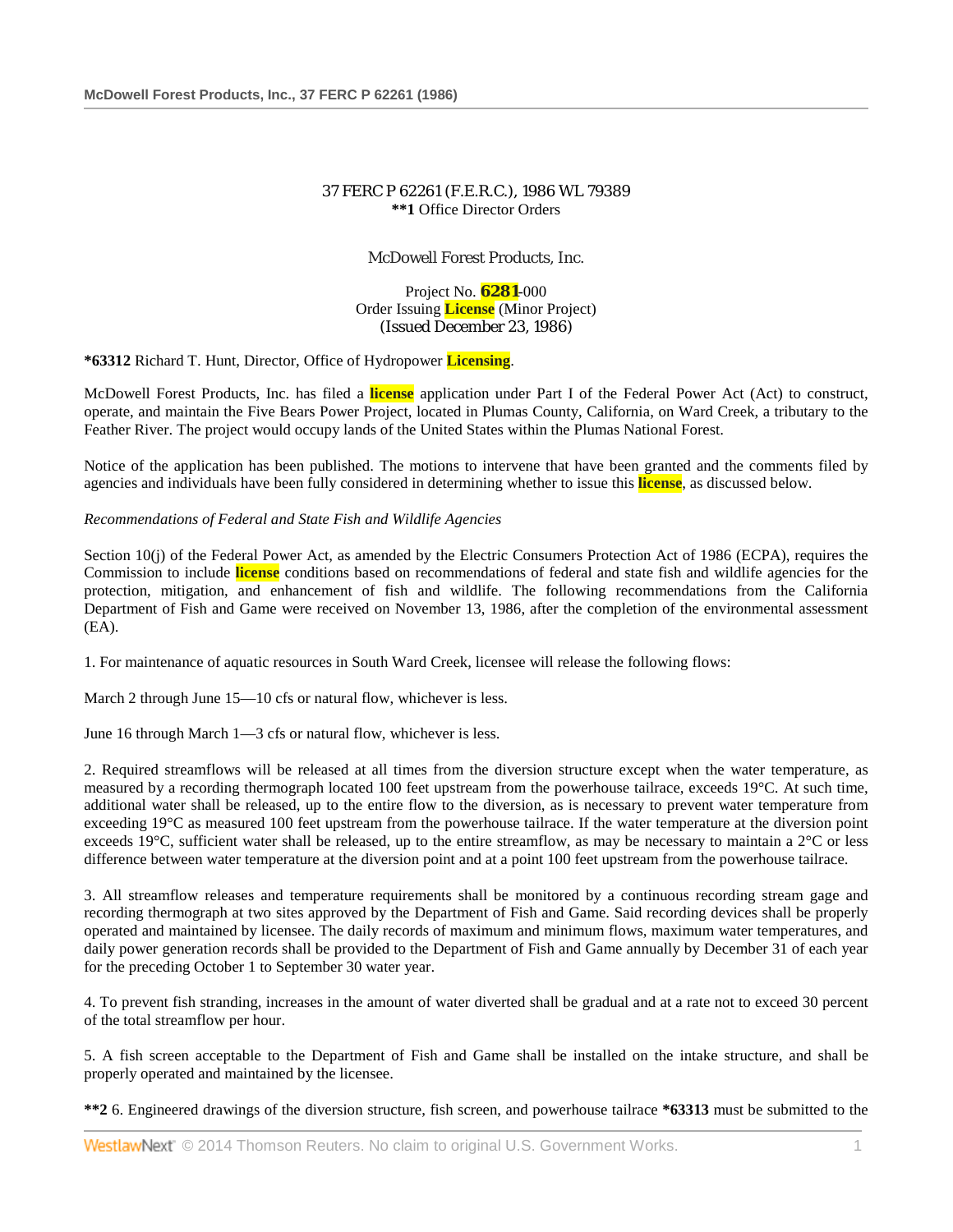Department of Fish and Game for approval at least 90 days prior to any construction. These drawings shall be designed by a State **licensed** civil engineer. The diversion structure shall be designed to pass the 100-year flood flow, and the outlet of the fish flow release shall be constructed in such a manner that silt and debris do not obstruct the outlet. The powerhouse tailrace shall be designed to prevent streambank erosion when water is released from the powerhouse.

7. Licensee shall, by a method acceptable to the Central Valley Regional Water Quality Control Board and the Department of Fish and Game, remove sand and sediment from the pool immediately upstream from the diversion structure to a site acceptable to the aforementioned agencies. All accumulated materials greater than or equal to one-half inch in greatest dimension shall be returned in an approved manner to South Ward Creek downstream from the diversion structure. A self-cleaning diversion weir would be acceptable.

8. To prevent aggradation of the stream channel downstream of the diversion site, a 24-hour flushing flow at the annual 5% exceedence level should be made. This should occur once annually sometime during the first two weeks of March.

9. Evaluation of erosion potential and the development of an erosion control plan, which prevents sedimentation and siltation of South Ward Creek during construction, must be submitted to the Department of Fish and Game for approval 90 days prior to any construction.

10. All areas denuded by project construction shall be reseeded with native plant species valuable to wildlife. Denuded slopes shall be covered with a protective mulch or other protective reseeding techniques as soon as practical following active work at a specific site but before October 15. Slope protection shall be repeated as often as necessary to ensure erosion prevention.

11. Pursuant to [Section 1603 of the Fish and Game Code,](http://www.westlaw.com/Link/Document/FullText?findType=L&pubNum=1000209&cite=CAFGS1603&originatingDoc=Ib2775c75395211dbbb4d83d7c3c3a165&refType=LQ&originationContext=document&vr=3.0&rs=cblt1.0&transitionType=DocumentItem&contextData=(sc.Search)) licensee shall, prior to any construction, notify the Department of Fish and Game and enter into a Streambed Alteration Agreement with the Department to protect fish and wildlife resources during construction.

12. Licensee shall complete a survey of threatened or endangered plant and animal species in all areas to be affected by the project. Plant studies must be conducted in the spring months. A plan mitigating habitat losses must be submitted to the Department of Fish and Game for approval 90 days prior to any construction.

13. Licensee shall complete a survey of wildlife habitat affected by the project. A plan to compensate for habitat loss must be completed and submitted to the Department of Fish and Game for approval 90 days prior to any construction.

14. Transmission lines shall be designed and constructed in such a way that they are not a hazard to raptors.

15. Licensee shall, for the life of the project, permit access to the project by agents representing the California Department of Fish and Game and the U.S. Fish and Wildlife Service, and the Forest Service without prior notification, and the Federal Energy Regulatory Commission is requested to maintain jurisdiction over the project in order to correct any problems which may be identified in the future.

**\*\*3** 16. If unforeseen damages occur to fish and wildlife because of project construction and/or operation, licensee will modify the project as deemed necessary by the California Department of Fish and Game.

For the protection of fish and wildlife resources at the proposed project site and the downstream Ward Creek, the above recommendations should be included in the **license**. The Commission, however, may not delegate responsibility for the design, construction or operation of the proposed facility; final approval of project design, construction or operation must be retained by the Commission. Recommendations 3, 5, 6, 7, 9, 12 and 13 require that the California Department of Fish and Game (CDFG) approve aspects of project design, construction or operation. In order to maintain the Commission's responsibilities, the articles included herein require the licensee to consult with the CDFG prior to filing these plans with the Commission. This will provide CDFG the opportunity to recommend approval or alternative action.

In addition, the following modifications are also required to incorporate the above recommendations as **license** articles:

(a) *Item 1*. The CDFG and the Forest Service (FS) recommend similar minimum flow requirements for the bypassed natural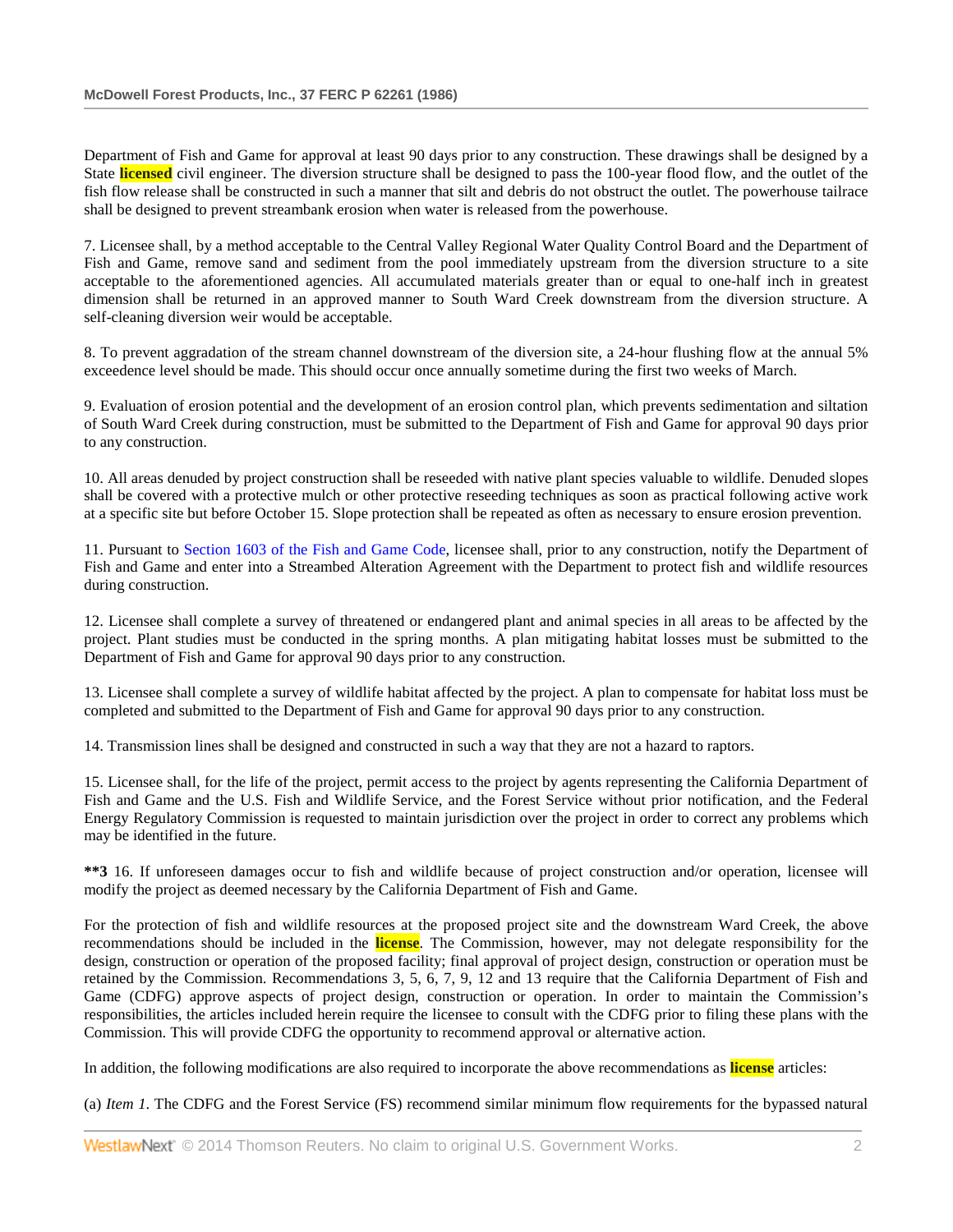channel of Ward Creek. Both agencies recommend the following minimum flow regime: 10 cubic feet per second (cfs) during spring and early summer, and 3 cfs during the remainder of the year. The FS recommendation requires the 10 cfs flow to be maintained one day longer than the CDFG recommendation. The FS recommendations should be accepted for the protection of fish and wildlife in Ward Creek. Since the protection of fish and wildlife is achieved by the higher 10 cfs flow, and the **\*63314** adoption of the FS recommendation extends the duration of these higher flows, it does not conflict with the CDFG recommendations. The FS conditions allow for modification of minimum flows based on the results of recommended studies. Article 401 would limit those modifications from reducing the amount or duration of minimum flows below those recommended by the CDFG. These flows are necessary for the protection of the aquatic life in Ward Creek.

(b) *Item 12*. The licensee contacted the U.S. Fish and Wildlife Service (FWS) on September 25, 1981, concerning federally listed, endangered or threatened species at the project site. The undated FWS response included in the application indicates that no known federally listed endangered or threatened species occur in the immediate project area. This fulfills the requirements under the Endangered Species Act. However, because of the CDFG's request to ensure that no threatened or endangered species exist at the project site, a survey of the project site should be required. Should threatened or endangered species be found during the survey, a listing of suitable habitat at the project site for the species should be compiled, and mitigation proposed for the loss of this habitat.

(c) *Item 15.* The Federal Power Act (FPA) provides the Federal Energy Regulatory Commission (FERC) with continuing jurisdiction over the proposed project. This jurisdiction is Congressionally authorized and could not be granted or withdrawn with a **license** article. The California Department of Fish and Game request for the maintenance of FERC jurisdiction over the proposed project is ensured by the Federal Power Act and may be modified only by Congress.

**\*\*4** The applicant is in agreement with the above modifications, as indicated in a telephone conversation of December 9, 1986.

For the protection of fish and wildlife resources, articles 401 through 418 incorporate the above CDFG recommendations. Article 419 is an additional article discussed in the environmental assessment for the Five Bears Power Project.

## *Summary of Findings*

An Environmental Assessment (EA) was issued for this project. Background information, analysis of impacts, support for related **license** articles, and the basis for a finding of no significant impact on the environment are contained in the EA attached to this order. On October 26, 1983, the California State Water Resources Control Board (WRCB) filed an out-of-time petition to intervene on the proposed Five Bears Power Project. The Commission on December 22, 1983, issued an order denying late intervention to the WRCB.

The California Department of Fish and Game (CDFG) on November 19, 1982, filed a timely petition to intervene on the Five Bears Power Project. The CDFG's petition recommends that **licensing** of the project be postponed until the applicant completes an instream flow study, a fishery resource evaluation, and wildlife surveys, and develops a wildlife compensation plan. The recommendations of the CDFG received November 13, 1986, and discussed herein, which the applicant has agreed to implement, will satisfy the concerns raised by the CDFG. Issuance of this **license** is not a major federal action significantly affecting the quality of the human environment.

The design of this project is consistent with the engineering standards governing dam safety. The project will be safe if constructed, operated, and maintained in accordance with the requirements of this **license**. Analysis and support for related **license** articles are provided in the Safety and Design Assessment attached to this order.

### *Comprehensive Plans*

Section  $10(a)(2)$  of the FPA, as amended by ECPA, requires the Commission to consider the extent to which a project is consistent with comprehensive plans (where they exist) for improving, developing, or conserving a waterway or waterways affected by the project that is prepared by an agency established pursuant to federal law that has the authority to prepare such a plan or by the state in which the facility is or will be located. The Commission considers plans to be within the scope of Section  $10(a)(2)$  only if such plans reflect the preparers' own balancing of the competing uses of a waterway, based on their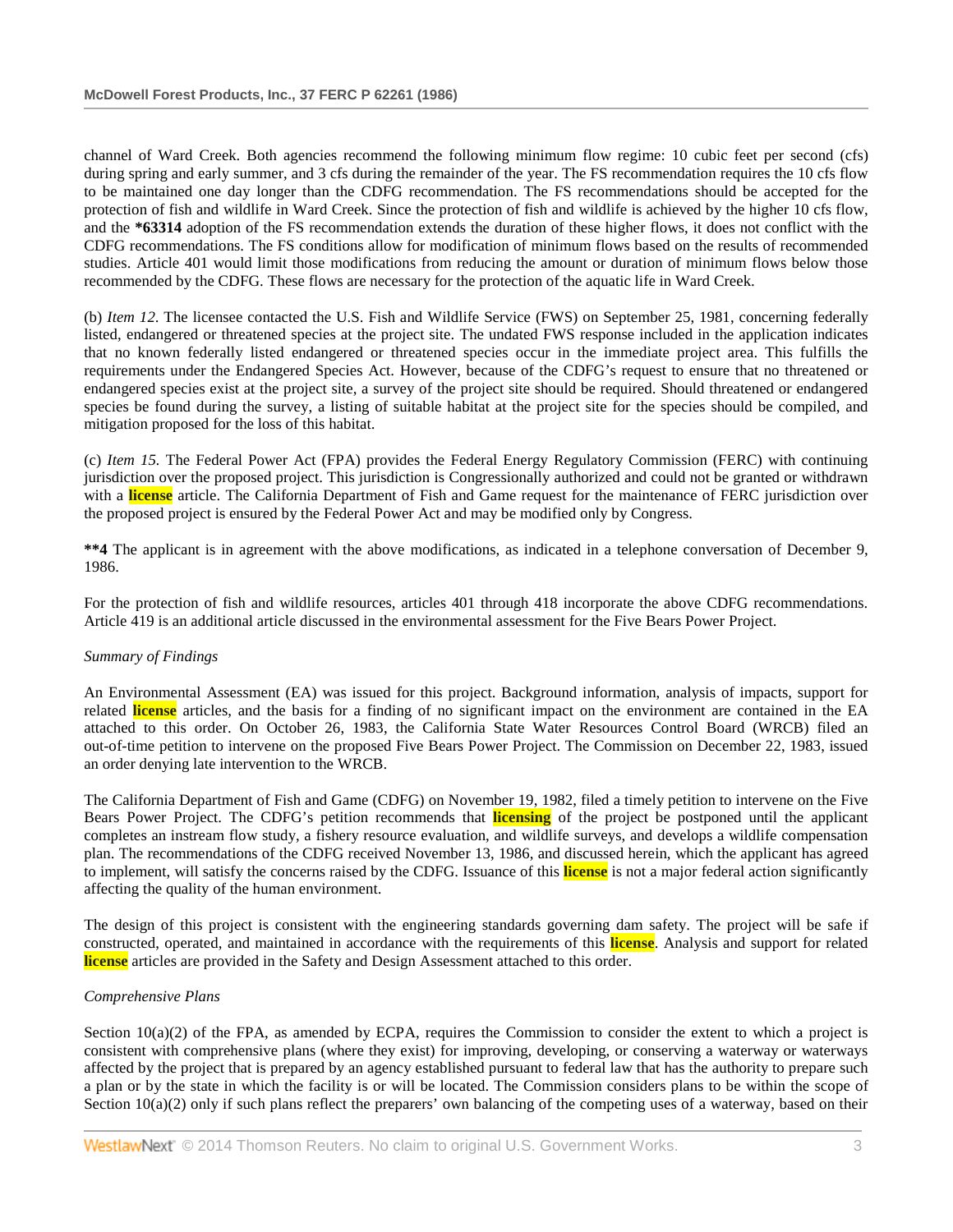data and applicable policy considerations (i.e., consider and balance all relevant public use considerations). With regard to plans prepared at the state level, such plans are within the scope of Section  $10(a)(2)$  only if they are prepared and adopted pursuant to a specific act of the state legislature and developed, implemented and managed by an appropriate state agency.1

No comprehensive plans of the types referred to in Section 10(a)(2) of the FPA relevant to this project have been identified. Three resource plans<sup>2</sup> that touch on various aspects of waterway management were brought to our attention and have been reviewed in relation to the proposed project as part of our broad public interest examination **\*63315** under Section 10(a)(1) of the FPA. No conflicts were found.

**\*\*5** Based upon our review of the agency and public comments filed in this proceeding, and our independent analysis, as discussed herein, we conclude that the Five Bears Hydroelectric Project is best adapted to a comprehensive plan for Ward Creek, taking into consideration the beneficial public uses described in section  $10(a)(1)$  of the Federal Power Act.

### *The Director orders*:

(A) This **license** is issued to McDowell Forest Products, Inc. (licensee), for a period of 50 years, effective the first day of the month in which this order is issued, to construct, operate, and maintain the Five Bears Power Project. This **license** is subject to the terms and conditions of the Act, which is incorporated by reference as part of this **license**, and subject to the regulations the Commission issues under the provisions of the Act.

### (B) The project consists of:

(1) All lands, to the extent of the licensee's interests in those lands, enclosed by the project boundary shown by Exhibit G:

| <b>Exhibit G-</b> | <b>FERC No. 6281-</b> | <b>Showing</b>   |
|-------------------|-----------------------|------------------|
|                   |                       |                  |
|                   | 10                    | Project Boundary |

(2) Project works consisting of: (a) a 10-foot-long, 4-foot-high concrete diversion structure; (b) a 16-inch-diameter, 7,000-foot-long steel penstock; (c) a powerhouse containing a generating unit with a rated capacity of 600 kW; (d) a concrete tailrace; (e) a 4,000-foot-long buried transmission line; and (f) appurtenant facilities.

The project works generally described above are more specifically shown and described by those portions of Exhibits A and F recommended for approval in the attached Safety and Design Assessment.

(3) All of the structures, fixtures, equipment or facilities used to operate or maintain the project and located within the project boundary, all portable property that may be employed in connection with the project and located within or outside the project boundary, and all riparian or other rights that are necessary or appropriate in the operation or maintenance of the project.

(C) The Exhibit G described above and those sections of Exhibits A and F recommended for approval in the attached Safety and Design Assessment are approved and made part of the **license**.

(D) The following sections of the Act are waived and excluded from the **license** for this minor project:

4(b), except the second sentence; 4(e), insofar as it relates to approval of plans by the Chief of Engineers and the Secretary of the Army; 6, insofar as it relates to public notice and to the acceptance and expression in the **license** of terms and conditions of the Act that are waived here; 10(c), insofar as it relates to depreciation reserves; 10(d); 10(f); 14, except insofar as the power of condemnation is reserved; 15; 16; 19; 20; and 22.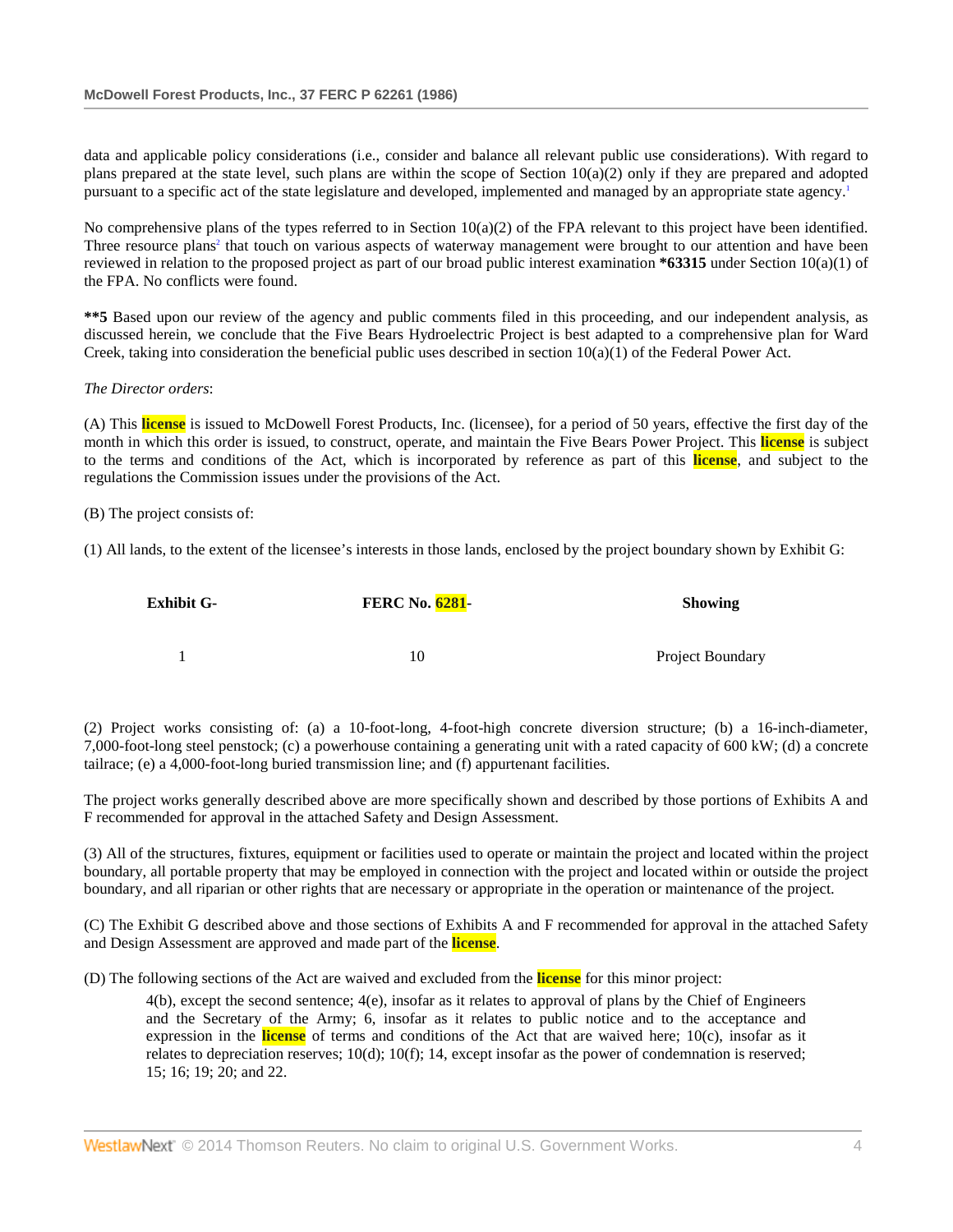(E) This **license** is subject to the following articles submitted by the United States Department of Agriculture, Forest Service under section 4(e) of the Act:

*Article 101*. Within 6 months following the date of issuance of this **license** and before starting any activities of a land-disturbing nature on National Forest System land, the licensee shall file with the Director, Office of Hydropower **Licensing**, a special-use authorization from the Forest Service.

**\*\*6** The licensee shall not commence activities authorized in the **license** and Forest Service special-use authorization until after 60 days following the filing date, unless the Director, Office of Hydropower **Licensing**, instructs otherwise.

*Article 102*. Each year on or before the anniversary date of the **license**, the licensee shall consult with the Forest Service with regard to measures needed to ensure protection and development of the natural resource values of the project area. Within 2 months following said meeting, the licensee shall file a report with the Commission of any recommendations made by the agency. The Commission reserves the right, after notice and opportunity for hearing, to require changes in the project and its operation that may be necessary to accomplish natural resource protection and development.

*Article 103*. During the construction and operation of the facilities authorized by this **license**, the licensee shall maintain, immediately below the point of diversion in Ward Creek, the following continuous, minimum flows or the natural flows, whichever are less, as measured immediately below the point of proposed diversion: March 2 through June 16—10 cubic feet per second (cfs)

June 17 through March 1—3 cfs

After notice to and concurrence by the Forest Service, the licensee shall release the entire unrestricted flow in Ward Creek down the channel for 5 consecutive days during the peak runoff period to maintain channel competence and to aggregate and flush the gravel.

**\*63316** The licensee may temporarily modify minimum flows if required by operating emergencies beyond the control of the licensee. The licensee may also modify minimum flows for short periods upon written consent of the Forest Service.

These interim minimum in-stream flow requirements shall remain in effect until the date that the approved adjusted in-stream flows provided for in article 104 are implemented.

*Article 104*. Within 1 year of the date of issuance of this **license**, the licensee shall file with the Director, Office of Hydropower **Licensing**, a plan approved by the Forest Service for the study of in-stream flows. This study must address: (a) the effects of diverting different quantities of water on downstream aquatic and terrestrial habitats; (b) the water requirements of aquatic organisms in the areas affected by diversions, including existing organisms and those that may be introduced; (c) the effects of project discharges on streams' morphology and stability; (d) measures that will ensure the protection and enhancement of water quality and animal and vegetative habitats in the streams and environs; (e) requirements for recreation and aesthetics; and (f) recommendations for minimum in-stream flow and flow regimes that will achieve the identified measures of protection and enhancement. The plan must also include a schedule for implementing the adjusted instream flows.

The licensee shall not commence the study described in the plan until after 60 days following the filing date, unless the Director, Office of Hydropower **Licensing**, instructs otherwise.

**\*\*7** Within 2 months following completion of the study, the licensee shall file with the Director, Office of Hydropower **Licensing**, the study results along with any recommended changes, approved by the Forest Service, in the interim minimum in-stream flows or flow regimes in article 103.

Licensee may not implement the adjusted in-stream flow requirements, until approved by the Forest Service, and until 60 days after the filing date for the study results, unless the Director, Office of Hydropower **Licensing**, instructs otherwise. The approved adjusted in-stream flow requirements shall supersede those shown in article 103.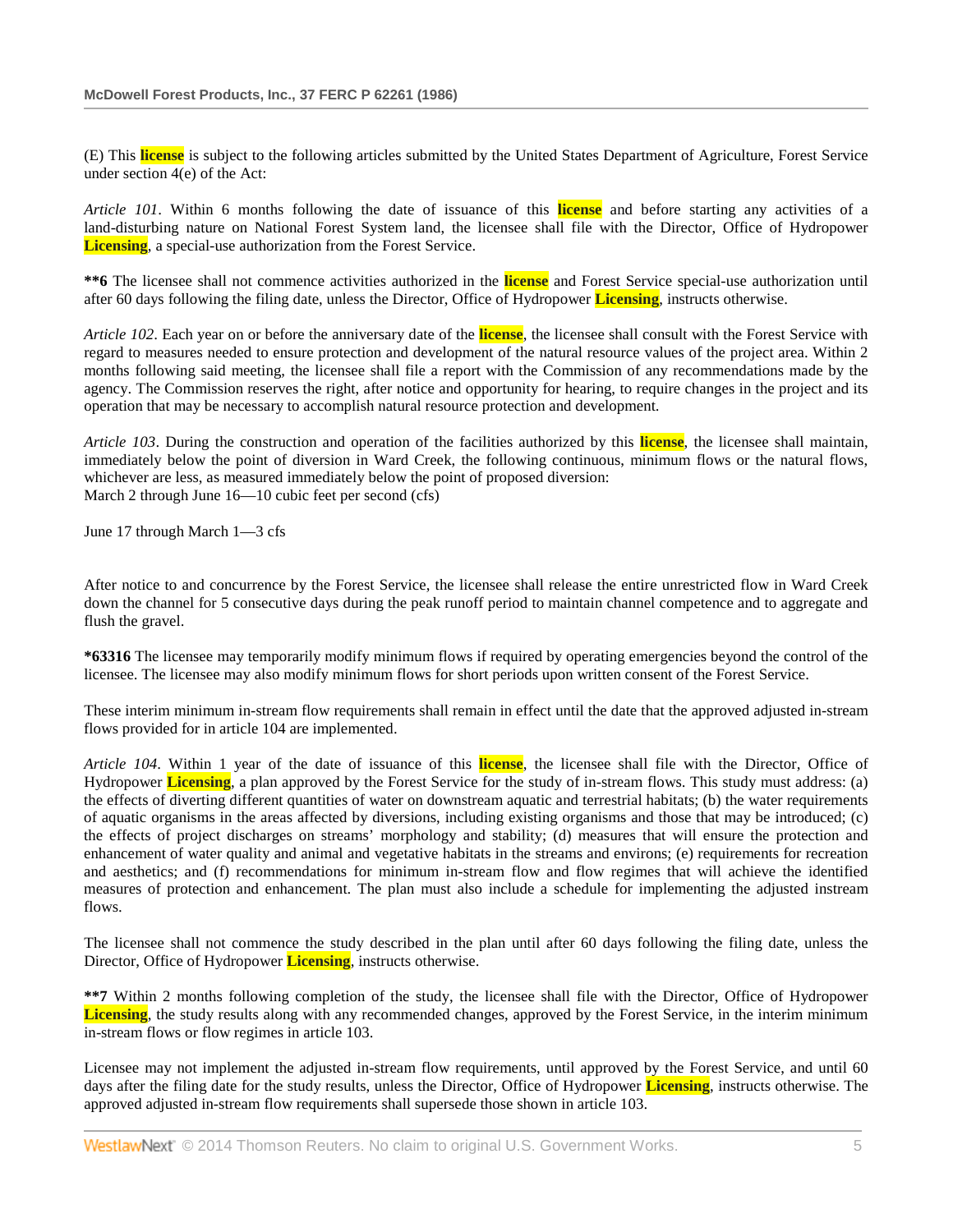*Article 105*. Within 1 year from the issuance of this **license** and before starting any activities of a land-disturbing nature on National Forest System land, the licensee shall file with the Director, Office of Hydropower **Licensing**, a fish and wildlife habitat mitigation plan approved by the Forest Service. This plan must identify requirements for construction and mitigation measures to meet Forest Service fish and wildlife habitat objectives and standards. The plan also must include a schedule for accomplishing these objectives and standards and must identify and schedule any needs for additional studies.

The licensee shall not commence activities affected by this plan until after 60 days following the filing date, unless the Director, Office of Hydropower **Licensing**, instructs otherwise.

*Article 106*. Within 1 year following the date of issuance of this **license** and before starting any activities of a land-disturbing nature on National Forest System land, the licensee shall file with the Director, Office of Hydropower **Licensing**, a plan approved by the Forest Service for accommodation of project-induced recreation.

The licensee shall not commence activities affected by the plan until after 60 days following the filing date, unless the Director, Office of Hydropower **Licensing**, instructs otherwise.

*Article 107*. Within 1 year following the date of issuance of this **license** and prior to the engaging of any activities of a land-disturbing nature on National Forest System land, the licensee after consultation with the Forest Service, shall complete a water quality study to assess the impact of the project on the water quality of Ward Creek and file the study, along with comments from the Forest Service, with the Director, Office of Hydropower **Licensing**. The Director may approve the study or require its modification. If the results of the approved study indicate that changes in project structures or operations are necessary to maintain water quality standards of the State of California, the licensee shall file with the Commission a mitigation schedule, approved by the Forest Service, for implementing the specific changes in project structures or operations.

The licensee shall not commence activities affected by the plan until after 60 days following the filing date, unless the Director, Office of Hydropower **Licensing**, instructs otherwise.

*Article 108*. Within 1 year following the date of issuance of this **license** and before starting any activities of a land-disturbing nature on National Forest System land, the licensee shall file with the Director, Office of Hydropower **Licensing**, a plan approved by the Forest Service for the control of erosion, stream sedimentation, dust, and soil mass movement.

**\*\*8** The licensee shall not commence activities affected by the plan until after 60 days **\*63317** following the filing date, unless the Director, Office of Hydropower **Licensing**, instructs otherwise.

*Article 109*. Within 1 year following date of issuance of this **license** and before starting any activities of a land-disturbing nature on National Forest System land, the licensee shall file with the Director, Office of Hydropower **Licensing**, a plan, approved by the Forest Service, for the treatment and disposal of solid waste and waste water generated during construction and operation of the project. The plan must address, as a minimum, the estimated quantity of solid waste and waste water generated each day; the location of disposal sites and methods of treatment; implementation schedule; areas available for disposal of wastes; design of facilities; comparisons between on and offsite disposal; and maintenance programs.

The licensee shall not commence activities affected by the plan until after 60 days following the filing date, unless the Director, Office of Hydropower **Licensing**, instructs otherwise.

*Article 110*. Within 1 year following the date of issuance of this **license** and at least 60 days before starting any activities of a land-disturbing nature on National Forest System land, the licensee shall file with the Director, Office of Hydropower **Licensing**, a plan approved by the Forest Service for oil and hazardous substances storage and spill prevention and cleanup.

The plan must require, at a minimum, the licensee: (1) to maintain in the project area, a cache of spill cleanup equipment suitable to contain any spill from the project; (2) to periodically inform the Forest Service of the location of the spill cleanup equipment on National Forest System lands and of the location, type, and quantity of oil and hazardous substances stored in the project area; and (3) to inform the Forest Service immediately of the nature, time, date, location, and action taken for any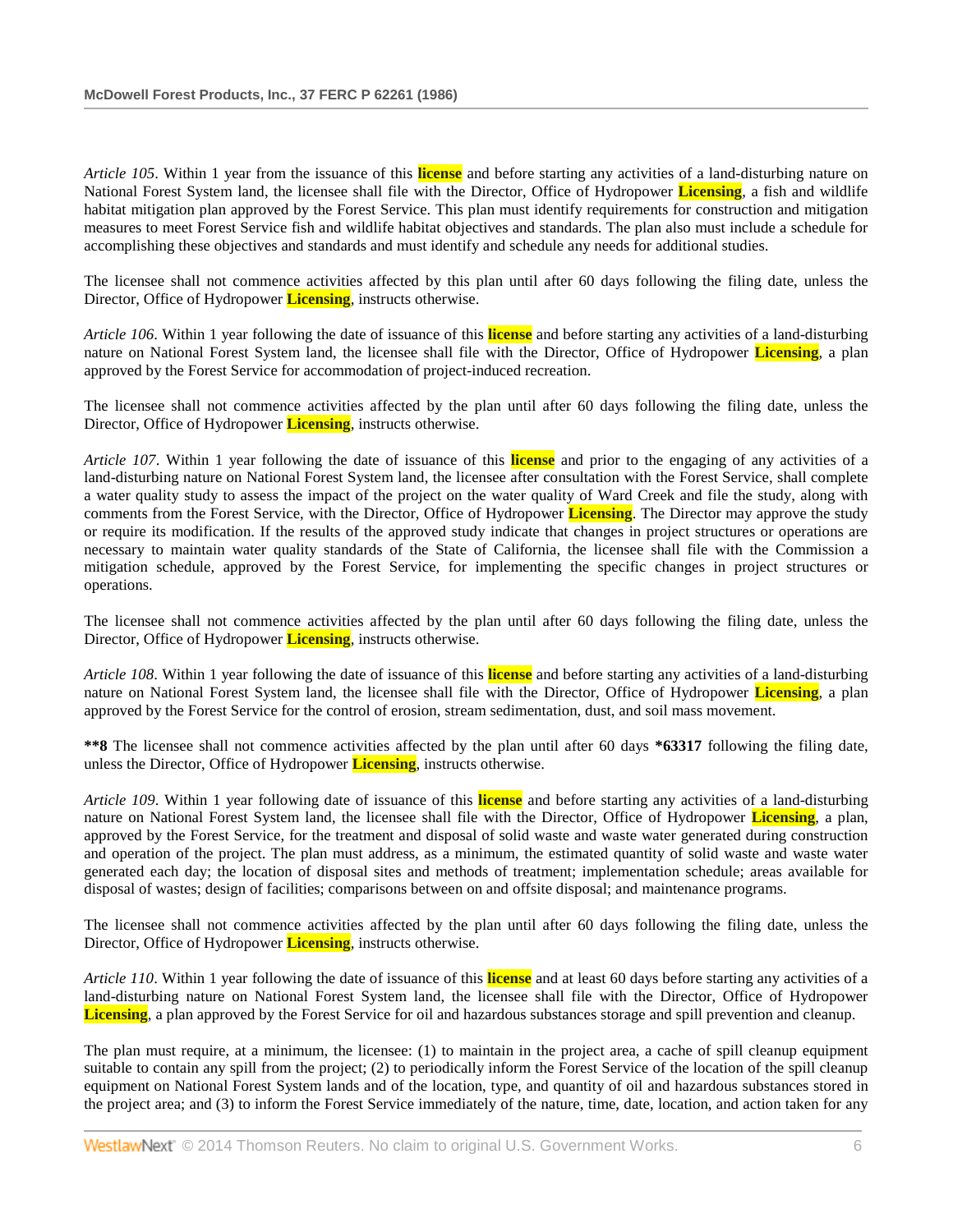### spill.

The licensee shall not commence activities affected by the plan until after 60 days following the filing date, unless the Director, Office of Hydropower **Licensing**, instructs otherwise.

*Article 111*. Within 1 year following the date of issuance of this **license** and before starting any activities of a land-disturbing nature on National Forest System land, the licensee shall file with the Director, Office of Hydropower **Licensing**, a plan approved by the Forest Service for the storage and/or disposal of excess construction/tunnel spoils and slide material. At a minimum, the plan must address contouring of any storage piles to conform to adjacent land forms and slopes, stabilization and rehabilitation of all spoil sites and borrow pits, and prevention of water contamination by leachate runoff. The plan also must include an implementation schedule and maintenance program.

The licensee shall not commence activities affected by the plan until after 60 days following the filing date, unless the Director, Office of Hydropower **Licensing**, instructs otherwise.

**\*\*9** *Article 112*. Within 1 year following the date of issuance of this **license** and before starting any activities of a land-disturbing nature on National Forest System land, the licensee shall file with the Director, Office of Hydropower **Licensing**, a plan approved by the Forest Service for the design and construction of the project facilities in order to preserve or enhance its visual character. The plan must consider facility configurations and alignments, building materials, color, conservation of vegetation, landscaping, and screening. Project facilities of concern to this plan include, among other things, clearings, diversion structures, penstocks, pipes, ditches, powerhouse, other buildings, transmission lines and corridors, and access roads.

The licensee shall not commence activities affected by the plan until after 60 days following the filing date, unless the Director, Office of Hydropower **Licensing**, instructs otherwise.

*Article 113*. Prior to any changes in the location of any existing or proposed project features or facilities, or any changes in the proposed uses of project lands and waters, or divergence from any approved exhibits filed with the Commission, the licensee shall consult and cooperate with the Forest Service in regard to measures needed to ensure the protection and development of the natural resource values of the project area that could be affected by such changes or divergence. Following such consultations and at least 60 days prior to any such changes or divergence, the licensee shall file a report with the Commission describing the changes, the reasons for the changes, and showing the approval of the Forest Service for such changes. The licensee shall file an exact copy of this report with the Forest Service at the same time it is filed with the Commission. This does not relieve the licensee from the requirements of article 3 of this **license**. In the event that the licensee cannot secure Forest Service approval of the changes, the proposed changes or modifications are considered a substantial alteration and must be submitted to the Commission for approval in accordance with article 2.

**\*63318** *Article 114*. The licensee shall bury the transmission line from the powerhouse to the private land boundary. The location and depth of burial of the line are subject to approval by the Forest Service.

*Article 115*. Within 1 year from the issuance of this **license** and before starting any activities of a land-disturbing nature on National Forest System land, the licensee shall file with the Director, Office of Hydropower **Licensing**, a detailed implementation plan approved by the Forest Service, for the mitigation of impacts to sensitive, threatened, and endangered plant and animal species located within the area to be disturbed.

(F) This **license** is subject to the articles set forth in Form L-17 (October 1975) (reported at 54 FPC 1896), entitled "Terms and Conditions of **License** for Unconstructed Minor Project Affecting Lands of the United States". The **license** is also subject to the following additional articles:

**\*\*10** *Article 201*. The licensee shall pay the United States the following annual charges, effective the first day of the month in which this **license** is issued:

a. For the purpose of reimbursing the United States for the cost of administration of Part I of the Act, a reasonable amount as determined in accordance with the provisions of the Commission's regulations in effect from time to time. The authorized installed capacity for that purpose is 800 horsepower.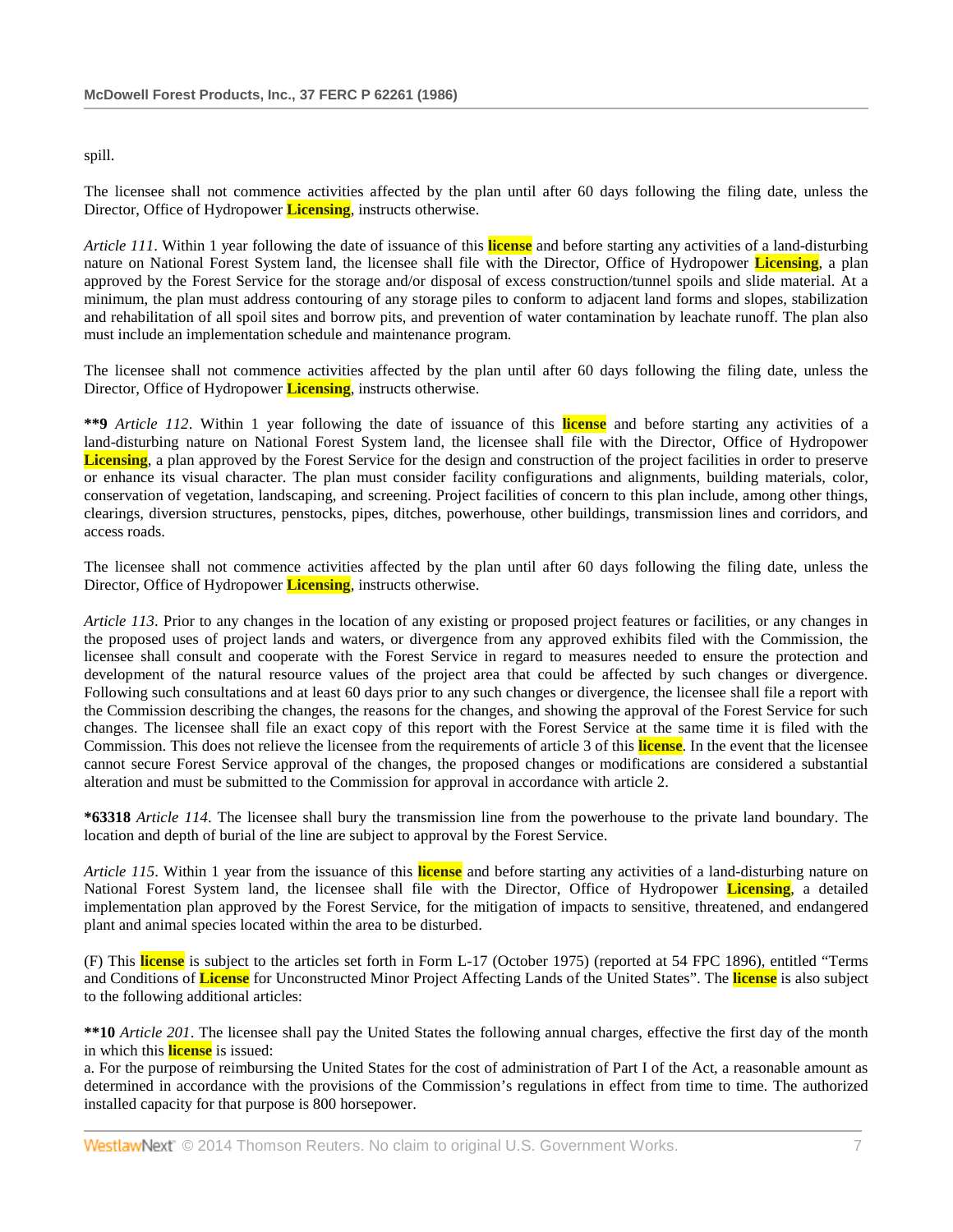b. For the purpose of recompensing the United States for the use, occupancy, and enjoyment of 23.16 acres of its lands, a reasonable annual charge as determined by the Commission in accordance with its regulations, in effect from time to time.

c. For the purpose of recompensing the United States for the use, occupancy, and enjoyment of 1.84 acres of its lands for transmission line right-of-way, a reasonable amount as determined in accordance with the provisions of the Commission's regulations in effect from time to time.

*Article 301*. The licensee shall commence construction of project works within two years from the issuance date of the **license** and shall complete construction of the project within four years from the issuance date of the **license**.

*Article 302*. The licensee shall at least 60 days prior to start of construction, submit one copy to the Commission's Regional Director and two copies to the Director, Division of Inspections, of the final contract drawings and specifications for pertinent features of the project, such as water retention structures, powerhouse, and water conveyance structures. The Director, Division of Inspections may require changes in the plans and specifications to assure a safe and adequate project.

*Article 303*. The licensee shall review and approve the design of contractor-designed cofferdams and deep excavations prior to the start of construction and shall ensure that construction of cofferdams and deep excavations is consistent with the approved design. At least 30 days prior to start of construction of the cofferdam, the licensee shall submit to the Commission's Regional Director and Director, Division of Inspections, one copy each of the approved cofferdam construction drawings and specifications and the letter(s) of approval.

*Article 304*. The licensee shall within 90 days of completion of construction file, for approval by the Commission, revised Exhibits A, F, and G to describe and show the project as built.

*Article 401*. The licensee shall maintain in the bypassed reach of Ward Creek, continuous minimum flows of 10 cubic feet per second from March 2 through June 16, and 3 cubic feet per second from June 17 through March 1, as measured immediately downstream from the project diversion or inflow to the reservoir, whichever is less, for the protection of fish and wildlife resources in Ward Creek. This flow may be temporarily modified if required by operating emergencies beyond the control of the licensee, as described in article 402, and for short periods upon mutual agreement between the licensee and the California Department of Fish and Game.

**\*\*11** *Article 402*. The licensee shall monitor water temperature in the bypassed reach and immediately above the point of diversion, as described in article 403. When the water temperature in the bypassed reach exceeds 19 degrees Centigrade and the water temperature at the point of diversion is below 19 degrees Centigrade, flows, up to the entire streamflow, shall be passed through the bypassed reach to prevent water temperature in the bypassed reach from exceeding 19 degrees Centigrade. When the water temperature at the point of diversion exceeds 19 degrees Centigrade, flows shall be maintained in the bypassed reach so that the difference between the water temperature at the point of diversion, and the water temperature in the bypassed reach does not exceed 2 degrees Centigrade.

*Article 403*. The licensee, in cooperation with the California Department of Fish and Game and the California Regional Water Quality Control Board, shall prepare a plan to monitor water temperature and flows in Ward Creek at the point of diversion and in the **\*63319** bypassed reach. The plan shall include reporting requirements and a method for periodically verifying the temperature and flow data. This plan along with agency comments shall be filed with the Commission within 9 months from the date of this **license**. The Commission reserves the right to make modifications to the plan.

*Article 404*. The licensee shall divert water from the natural stream channel at a rate not to exceed 30 percent of the total streamflow per hour for the protection of aquatic life in the natural stream channel.

*Article 405*. The licensee shall consult with the California Department of Fish and Game and the U.S. Fish and Wildlife Service on the final design and operation of the intake structure, powerhouse tailrace, and fish screening structure and, within 1 year from the date of issuance of this **license**, shall file with the Commission, for approval, functional design drawings of the intake structure, powerhouse tailrace, and fish screening structure for the intake of the Five Bears Power Project. The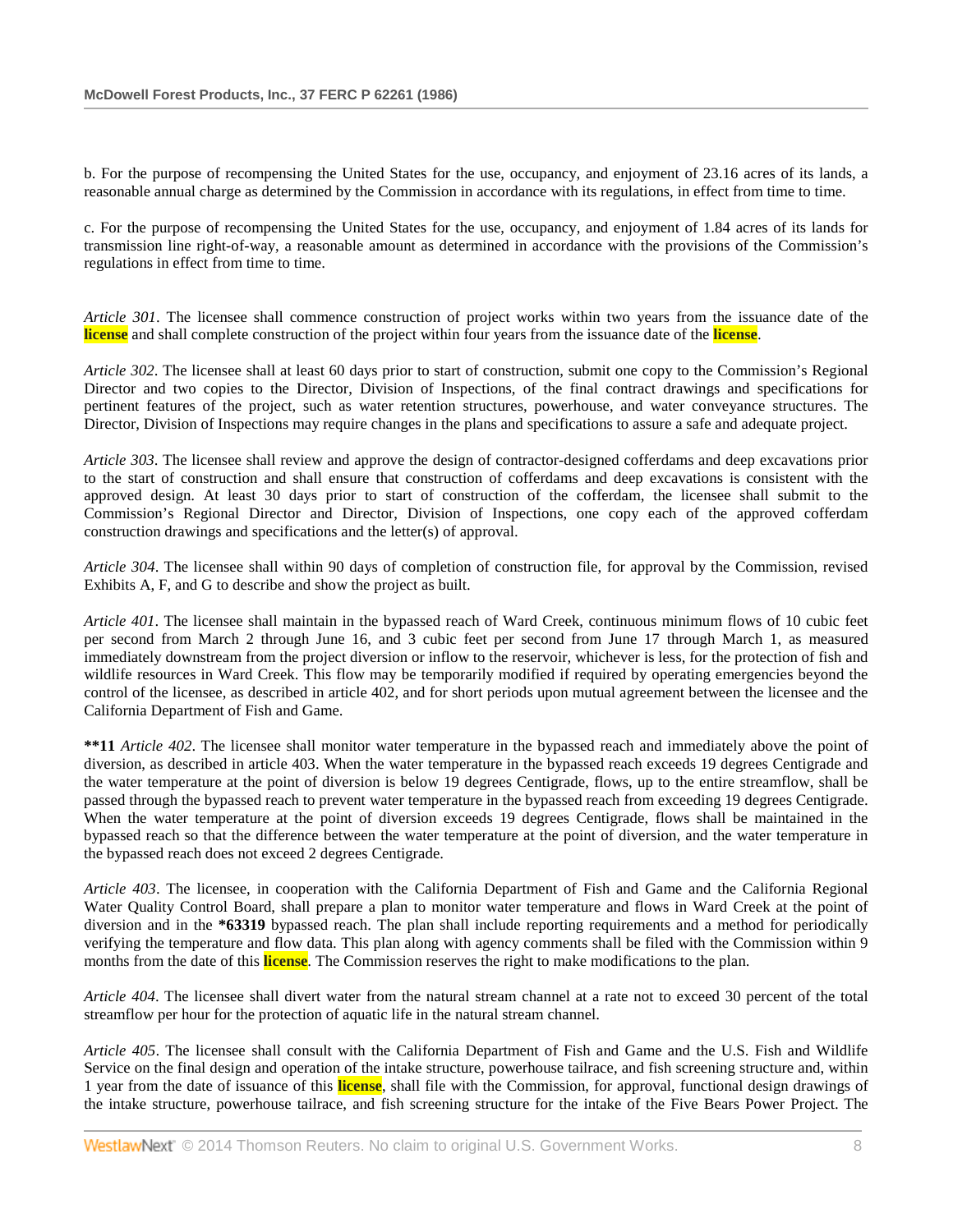licensee shall file as-built drawings with the Commission within 6 months after completion of construction.

*Article 406*. The licensee shall prepare a plan for the removal and disposal of sand and sediment from the project reservoir. Comments of the California Department of Fish and Game shall be included with the filing. The plan shall be filed with the Commission within 1 year from the date of this **license**. The Commission reserves the right to modify the proposed plan.

*Article 407*. The licensee shall prepare a plan to prevent aggredation in the bypassed stream channel. This plan should provide for annual flushing flows in the bypassed reach. The plan along with comments from the California Department of Fish and Game and the U.S. Fish and Wildlife Service shall be filed with the Commission within 1 year from the date of this **license**. The Commission reserves the right to modify the plan.

*Article 408*. The licensee shall file comments from the California Department of Fish and Game and the U.S. Fish and Wildlife Service along with the erosion control plan required under article 108 of the Forest Service 4(e) conditions.

**\*\*12** *Article 409*. The licensee shall file with the Commission a plan to revegetate areas where the natural vegetation is lost or altered due to project construction or operation. Comments of the Forest Service, California Department of Fish and Game, and the U.S. Fish and Wildlife Service shall be included with the filing. This plan shall be filed within 9 months from the date of this **license**. The Commission reserves the right to modify the plan.

*Article 410*. The licensee shall consult with the California Department of Fish and Game in the preparation of a streambed alteration plan. This plan along with Agency comments shall be filed with the Commission prior to any construction activity that would modify the Ward Creek streambed. This plan shall be filed within 6 months from the date of this **license**. The Commission reserves the right to modify the plan.

*Article 411*. The licensee, after consultation with the California Department of Fish and Game and the U.S. Fish and Wildlife Service, shall prepare a plan for the survey of federally listed, threatened or endangered plant and animal species at the project site. The plan along with agency comments shall be filed with the Commission within 6 months from the date of this **license**. The results of the survey along with agency comments shall be filed with the Commission within 9 months from the date of this **license**.

*Article 412*. The licensee shall file a plan to mitigate habitat lost to any species identified in article 411. This plan shall be prepared in consultation with the U.S. Fish and Wildlife Service and the California Department of Fish and Game and filed for Commission approval along with agency comments within 1 year from the date of this **license** and at least 60 days prior to any ground-disturbing activity.

*Article 413*. The licensee, after consultation with the California Department of Fish and Game, shall conduct a survey of wildlife habitat at the project site. This survey shall be filed with the Commission along with agency comments within 9 months from the date of this **license**.

*Article 414*. The licensee, after consultation with the California Department of Fish and Game, shall prepare a mitigative plan for the loss of wildlife habitat (identified in article 413) caused by project construction and operation. This plan along with agency comments shall be filed with the Commission within 1 year from the date of this **license** and 90 days prior to any construction activities at the site. The Commission reserves the right to make modifications to the mitigative plan.

*Article 415*. The licensee, after consultation with the U.S. Fish and Wildlife Service, the Forest Service, and the California Department of Fish and Game, and within 1 year from the date of issuance of the **license**, shall file with the Commission a transmission line design plan, prepared in accordance with the guidelines set forth in "Suggested Practices **\*63320** Raptor Protection on Power Lines," Raptor Research Report No. 4, Raptor Research Foundation, Inc., 1981. The plan shall include detailed design drawings of the transmission line, clearly showing phase spacing, configuration, and grounding practices, a construction schedule, and agency comments on the adequacy of the design plan.

**\*\*13** *Article 416.* The licensee shall provide access to the project for authorized personnel of the California Department of Fish and Game, the U.S. Fish and Wildlife Service, and the Forest Service without prior notification.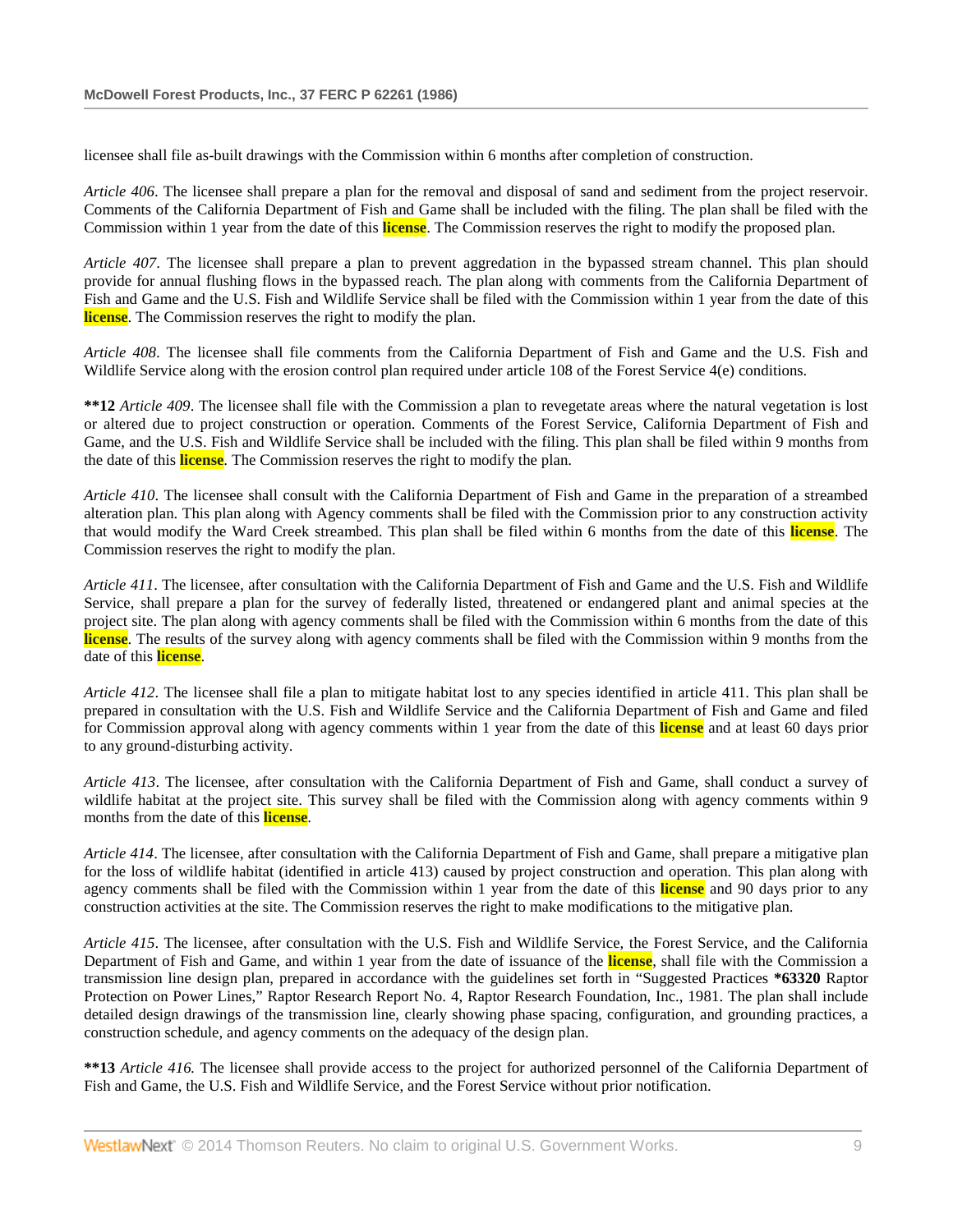*Article 417*. The licensee shall notify the California Department of Fish and Game and the Commission immediately should unforseen damages to fish and wildlife occur. The licensee shall follow any temporary solution recommended by the California Department of Fish and Game to reduce or eliminate damages to fish and wildlife until a permanent solution is directed by the Commission.

*Article 418.* The licensee, before starting any ground-disturbing or land-clearing activities within the project boundaries, other than that specifically authorized in this **license**, shall consult with the California State Historic Preservation Officer (SHPO) and the Forest Service, Plumas National Forest (FS) about the need for cultural resources survey and salvage work. The licensee shall file with the Commission documentation of the nature and extent of consultation, including a cultural resources management extent of consultation, including a cultural resources management plan and a schedule to conduct the necessary investigation, together with copies of any letters from the SHPO and the FS commenting on the plan and schedule, 60 days before starting any such ground-disturbing or land-clearing activities. The licensee shall make funds available in a reasonable amount for the required work. If the licensee discovers any previously unidentified archeological or historic sites during the course of constructing or developing project works or other facilities at the project, the licensee shall stop all construction and development activities in the vicinity of the sites, and shall consult a qualified cultural resources specialist, the SHPO, and the FS concerning the eligibility of the sites for listing in the *National Register of Historic Places,* and any measures needed to avoid the sites or to mitigate effects on the sites. Before starting to excavate or remove any archeological or historic resources located on National Forest System lands, the licensee shall secure a FS permit authorizing such excavation or removal. If the licensee, the SHPO, or the FS cannot agree on the amount of money to be spent for project-specific archeological and historical purposes, the Commission reserves the right to require the licensee to conduct the necessary work at the licensee's own expense.

*Article 419*. (a) In accordance with the provisions of this article, the licensee shall have the authority to grant permission for certain types of use and occupancy of project lands and waters and to convey certain interests in project lands and waters for certain other types of use and occupancy, without prior Commission approval. The licensee may exercise the authority only if the proposed use and occupancy is consistent with the purposes of protecting and enhancing the scenic, recreational, and other environmental values of the project. For those purposes, the licensee shall also have continuing responsibility to supervise and control the uses and occupancies for which it grants permission, and to monitor the use of, and ensure compliance with the covenants of the instrument of conveyance for, any interests that it has conveyed, under this article. If a permitted use and occupancy violates any condition of this article or any other condition imposed by the licensee for protection and enhancement of the project's scenic, recreational, or other environmental values, or if a covenant of a conveyance made under the authority of this article is violated, the licensee shall take any lawful action necessary to correct the violation. For a permitted use or occupancy, that action includes, if necessary, cancelling the permission to use and occupy the project lands and waters and requiring the removal of any non-complying structures and facilities.

**\*\*14** (b) The types of use and occupancy of project lands and waters for which the licensee may grant permission without prior Commission approval are: (1) landscape plantings; (2) noncommercial piers, landings, boat docks, or similar structures and facilities that can accommodate no more than 10 water craft at a time and where said facility is intended to serve single-family-type dwellings; and (3) embankments, bulkheads, retaining walls, or similar structures for erosion control to protect the existing shoreline. To the extent feasible and desirable to protect and enhance the project's scenic, recreational, and other environmental values, the licensee shall require multiple use and occupancy of facilities for access to project lands or waters. The licensee shall also ensure, to the satisfaction of the Commission's authorized representative, that the uses and occupancies for which it grants permission are maintained in good repair and comply with applicable state and local health and safety requirements. Before granting permission for construction of bulkheads or retaining walls, the licensee shall: (1) inspect **\*63321** the site of the proposed construction, (2) consider whether the planting of vegetation or the use of riprap would be adequate to control erosion at the site, and (3) determine that the proposed construction is needed and would not change the basic contour of the reservoir shoreline. To implement this paragraph (b), the licensee may, among other things, establish a program for issuing permits for the specified types of use and occupancy of project lands and waters, which may be subject to the payment of a reasonable fee to cover the licensee's costs of administering the permit program. The Commission reserves the right to require the licensee to file a description of its standards, guidelines, and procedures for implementing this paragraph (b) and to require modification of those standards, guidelines, or procedures.

(c) The licensee may convey easements or rights-of-way across, or leases of, project lands for: (1) replacement, expansion, realignment, or maintenance of bridges and roads for which all necessary state and federal approvals have been obtained; (2)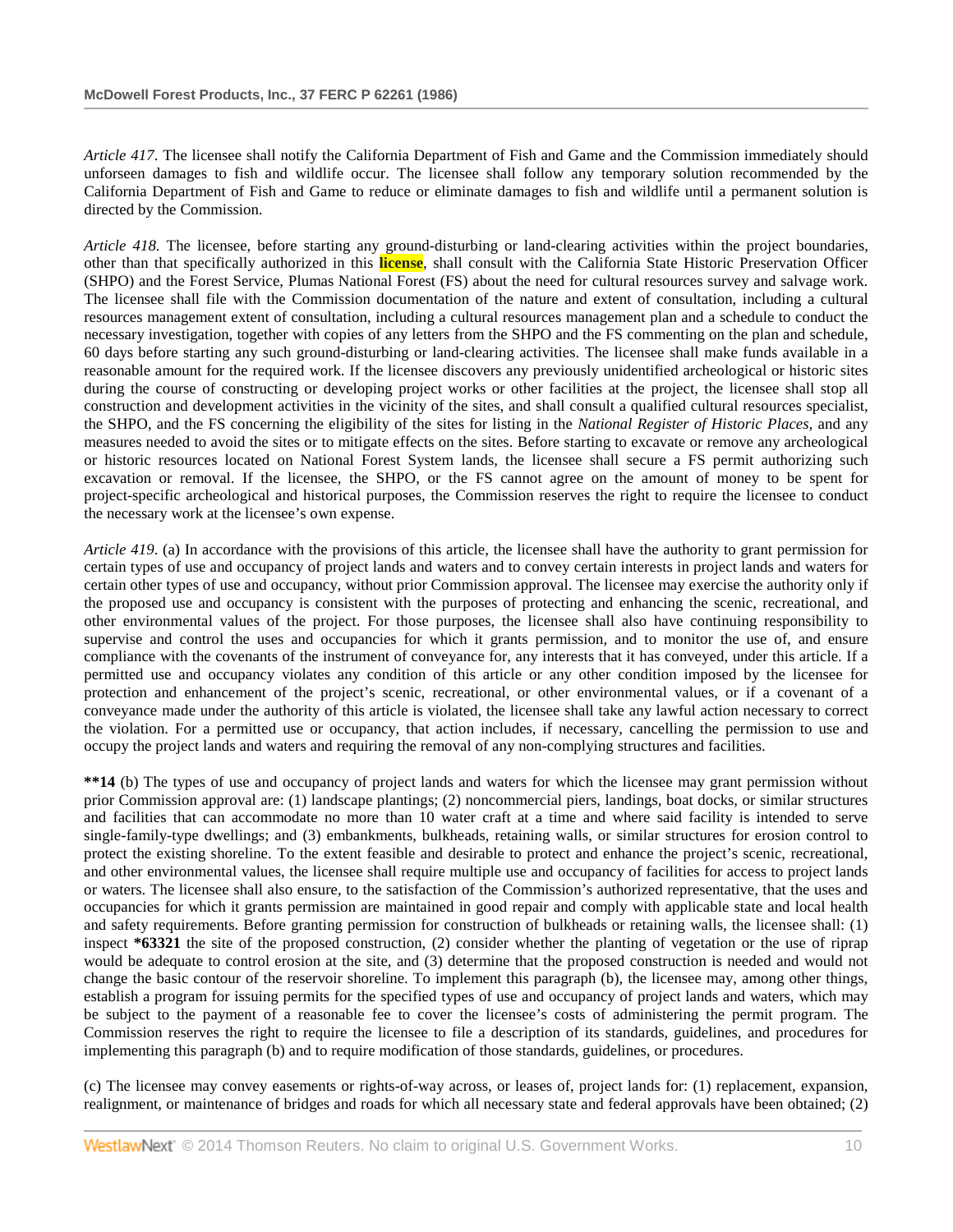storm drains and water mains; (3) sewers that do not discharge into project waters; (4) minor access roads; (5) telephone, gas, and electric utility distribution lines; (6) non-project overhead electric transmission lines that do not require erection of support structures within the project boundary; (7) submarine, overhead, or underground major telephone distribution cables or major electric distribution lines (69-kV or less); and (8) water intake or pumping facilities that do not extract more than one million gallons per day from a project reservoir. No later than January 31 of each year, the licensee shall file three copies of a report briefly describing for each conveyance made under this paragraph (c) during the prior calendar year, the type of interest conveyed, the location of the lands subject to the conveyance, and the nature of the use for which the interest was conveyed.

**\*\*15** (d) The licensee may convey fee title to, easements or rights-of-way across, or leases of project lands for: (1) construction of new bridges or roads for which all necessary state and federal approvals have been obtained; (2) sewer or effluent lines that discharge into project waters, for which all necessary federal and state water quality certificates or permits have been obtained; (3) other pipelines that cross project lands or waters but do not discharge into project waters; (4) non-project overhead electric transmission lines that require erection of support structures within the project boundary, for which all necessary federal and state approvals have been obtained; (5) private or public marinas that can accommodate no more than 10 watercraft at a time and are located at least one-half mile from any other private or public marina; (6) recreational development consistent with an approved Exhibit R or approved report on recreational resources of an Exhibit E; and (7) other uses, if: (i) the amount of land conveyed for a particular use is five acres or less; (ii) all of the land conveyed is located at least 75 feet, measured horizontally, from the edge of the project reservoir at normal maximum surface elevation; and (iii) no more than 50 total acres of project lands for each project development are conveyed under this clause  $(d)(7)$  in any calendar year. At least 45 days before conveying any interest in project lands under this paragraph (d), the licensee must submit a letter to the Director, Office of Hydropower **Licensing**, stating its intent to convey the interest and briefly describing the type of interest and location of the lands to be conveyed (a marked Exhibit G or K map may be used), the nature of the proposed use, the identity of any federal or state agency official consulted, and any federal or state approvals required for the proposed use. Unless the Director, within 45 days from the filing date, requires the licensee to file an application for prior approval, the licensee may convey the intended interest at the end of that period.

(e) The following additional conditions apply to any intended conveyance under paragraph (c) or (d) of this article:

(1) Before conveying the interest, the licensee shall consult with federal and state fish and wildlife or recreation agencies, as appropriate, and the State Historic Preservation Officer.

(2) Before conveying the interest, the licensee shall determine that the proposed use of the lands to be conveyed is not inconsistent with any approved Exhibit R or approved report on recreational resources of an Exhibit E; or, if the project does not have an approved Exhibit R or approved report on recreational resources, that the lands to be conveyed do not have recreational value.

(3) The instrument of conveyance must include covenants running with the land adequate to ensure that: (i) the use of the lands conveyed shall not endanger health, create a nuisance, or otherwise be incompatible with overall project recreational use; and (ii) the grantee shall take all reasonable precautions to ensure that the construction, operation, and maintenance of structures or facilities on the conveyed lands will occur in a manner that will protect the scenic, recreational, and environmental values of the project.

**\*\*16** (4) The Commission reserves the right to require the licensee to take reasonable **\*63322** remedial action to correct any violation of the terms and conditions of this article, for the protection and enhancement of the project's scenic, recreational, and other environmental values.

(f) The conveyance of an interest in project lands under this article does not in itself change the project boundaries. The project boundaries may be changed to exclude land conveyed under this article only upon approval of revised Exhibit G or K drawings (project boundary maps) reflecting exclusion of that land. Lands conveyed under this article will be excluded from the project only upon a determination that the lands are not necessary for project purposes, such as operation and maintenance, flowage, recreation, public access, protection of environmental resources, and shoreline control, including shoreline aesthetic values. Absent extraordinary circumstances, proposals to exclude lands conveyed under this article from the project shall be consolidated for consideration when revised Exhibit G or K drawings would be filed for approval for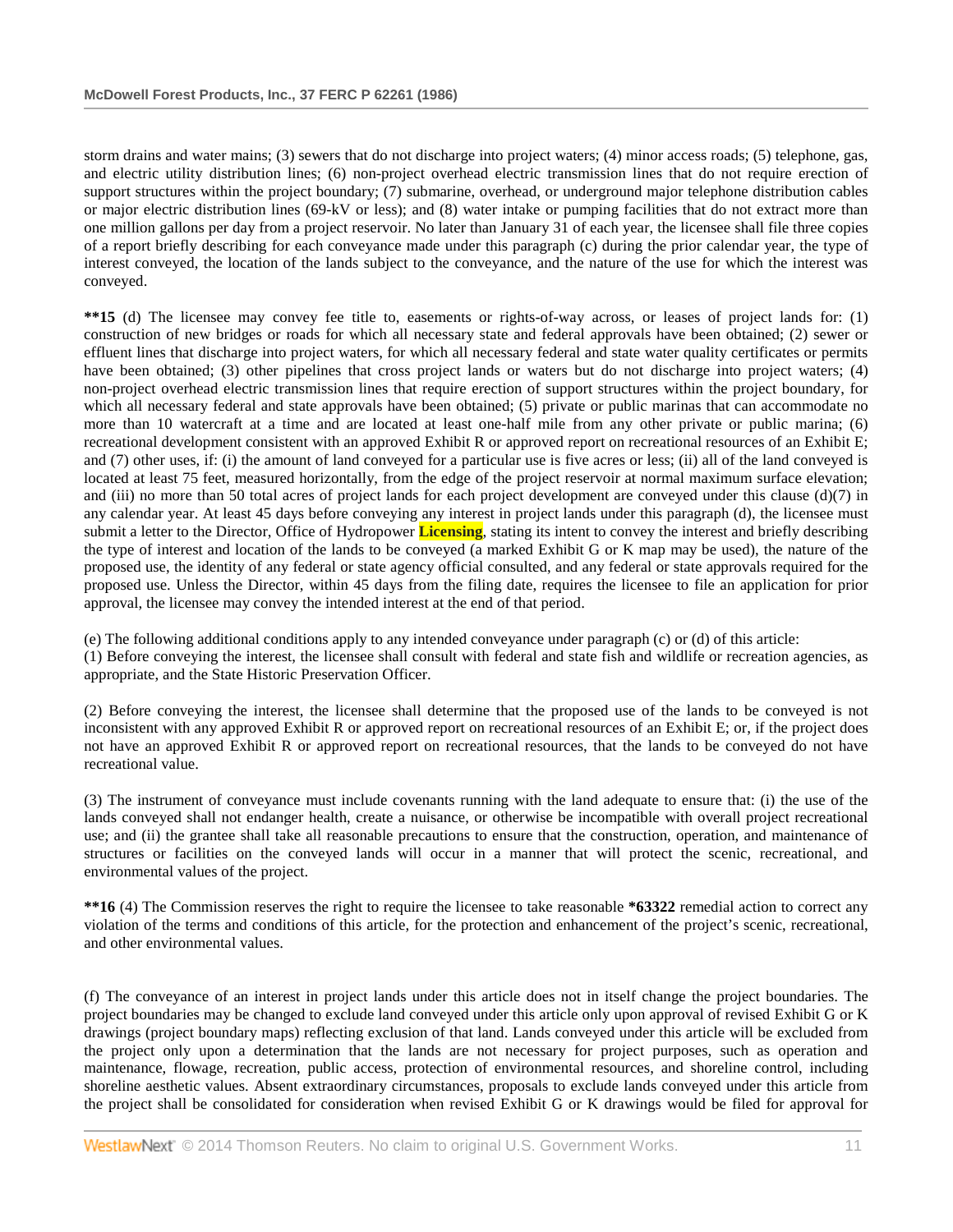other purposes.

(g) The authority granted to the licensee under this article shall not apply to any part of the public lands and reservations of the United States included within the project boundary.

(G) The Commission reserves the right to assess the **license** fees pursuant to section 30(e) of the Federal Power Act.

(H) This order is issued under authority delegated to the Director and is final unless appealed under Rule 1902 to the Commission by any party within 30 days from the issuance date of this order. Filing an appeal does not stay the effective date of this order or any date specified in this order. The licensee's failure to appeal this order shall constitute acceptance of the **license**.

#### **Environmental Assessment**<sup>1</sup>

Division of Environmental Analysis, Office of Hydropower **Licensing**

Federal Energy Regulatory Commission

Date: August 8, 1986

Project Name: Five Bears Power Project

FERC Project No. **6281**-000

*A. Application*

1. Application type: Minor **License**, Unconstructed Project; Date filed: 5/03/82

- 2. Applicant: Frontier Land & Power, Incorporated
- 3. Water body: Ward Creek; River basin: North Fork Feather
- 4. Nearest city or town: Genessee
- 5. County: Plumas; State: California
- *B. Resource Development*

1. Purpose: The proposed project would provide an estimated average of 1,710,000 kilowatthours (kWh) of electrical energy per year to the Pacific Gas and Electric Company (PG&E).

2. Need for power: The power from the project would be useful in meeting a small portion of the need for power projected by the Western Systems Coordinating Council (WSCC) for the California - Southern Nevada area of the WSCC region. From the time the project goes on-line (i.e., into commercial operation) it would be available to displace fossil-fueled electric power generation in the WSCC region and, thereby, conserve nonrenewable fossil fuels, and reduce the emission of noxious byproducts caused by the combustion of fossil fuels.

3. Hydroelectric power and resource utilization: The proposed project is economically feasible provided that its projected levelized cost is less than the long-term levelized cost of alternative energy in the region. The staff has calculated the projected alternative energy cost in the region to be 114.64 mills per kWh. This cost is based upon the cost of natural gas, as projected by the Energy Information Administration. Since the levelized cost of energy from the Five Bears Project is significantly less than this cost, the project is economically feasible.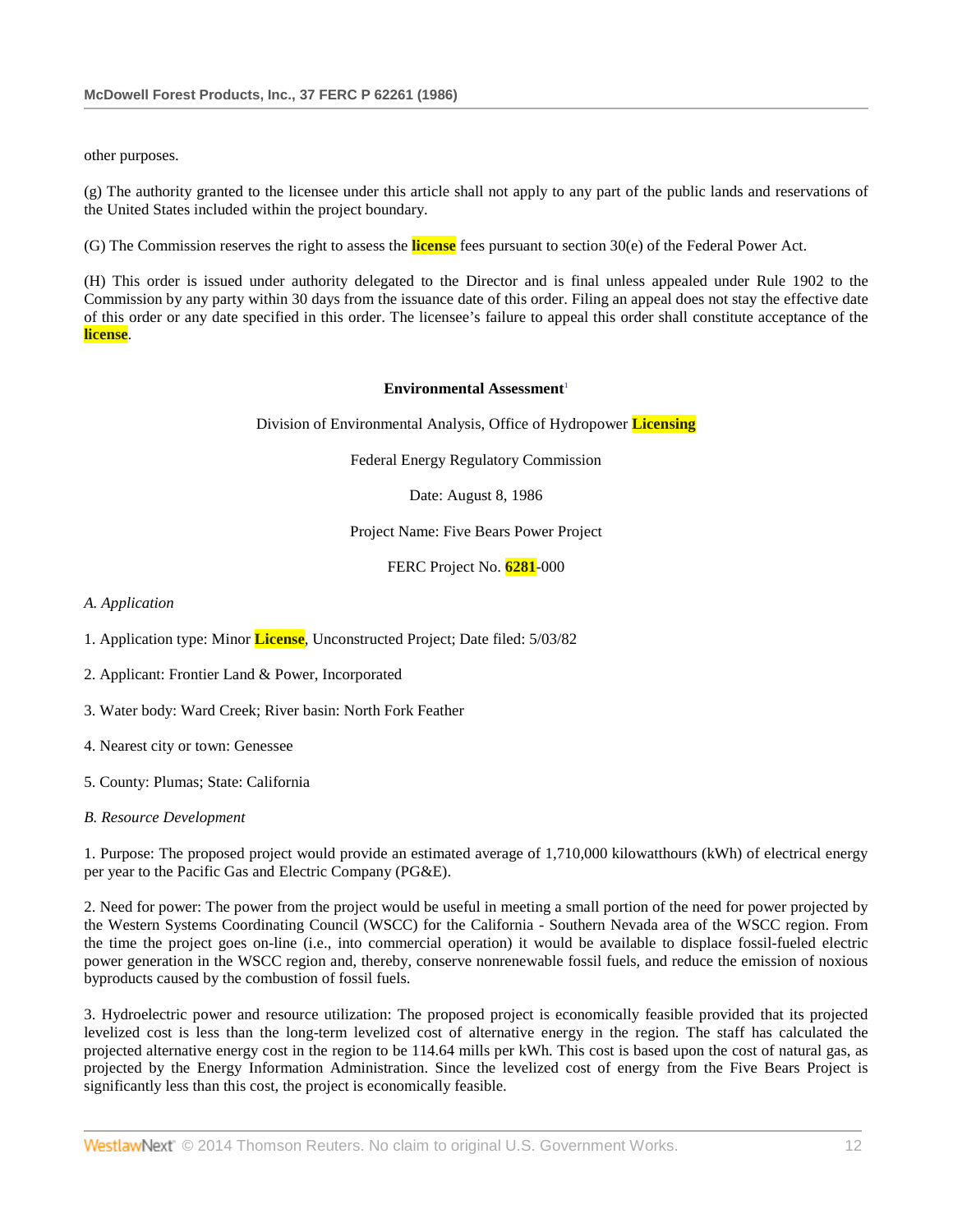**\*\*17** The applicant plans to sell the power generated by the project to PG&E. PG&E's projected levelized energy cost is 133.33 mills per kWh. The estimated levelized cost of energy from the Five Bears Project is estimated to be 71.0 mills per kWh. Therefore, the project would be financially feasible to the applicant.

The applicant estimates that the project would generate about 1,900,000 kWh annually based on a run-of-river operating regime (minimize the fluctuation of the reservoir surface elevation, i.e., maintain discharge from the project so that flow in Ward Creek, as measured immediately downstream from the project tailrace, approximates the instantaneous sum of inflow to the project reservoir) and the required continuous **\*63323** minimum bypass flow releases from the diversion dam of 6 cfs for the months of March through mid-June and 2 cfs for the rest of the year. The Forest Service (FS) has recommended continuous minimum instream flows of 10 and 3 cfs, respectively. Based on these minimum flows, the staff's estimate of annual project generation is 1,710,000 kWh.

Other agency comments would not affect the safety, adequacy, or economic feasibility of the project.

The Commission's Planning Status Report for the Feather River Basin discusses the existing water resource developments and reconnaissance level plans of possible future development within the basin. The proposed project does not conflict with any existing or planned developments or any pending applications for exemption, **license**, or preliminary permit.

In summary, the staff's analysis shows that the proposed project is properly designed to develop the hydropower potential of Ward Creek.

### *C. Proposed Project and Alternatives*

1. Description of the proposed action: The proposed new facilities would include: (1) a 10-foot-long, 4-foot-high concrete diversion structure; (2) a 16-inch-diameter, 7,000-foot-long steel penstock located on concrete pillars; (3) a cement block powerhouse containing 2 turbine-generator units with a combined hydraulic capacity of 10 cfs and a total rated capacity of 600 kW; (4) a concrete tailrace; and (5) a transmission line that would be buried alongside an existing dirt road.

2. Applicant's proposed mitigative measures.

a. Construction: The applicant would install culverts and provide proper drainage along the roadway, thereby limiting any soil erosion. The applicant would also implement construction work without the use of heavy equipment, thereby minimizing the amount of soil disturbance.

b. Operation: Screens at the penstock intake would prevent the entrainment of resident trout. The following continuous minimum flows would be maintained in Ward Creek below the project diversion: 10 cfs from March 2 through June 15, yearly; and 3 cfs from June 16 through March 1, yearly. The transmission line would be located adjacent to an existing dirt road. The penstock and powerhouse exteriors would be painted to blend with the surrounding landscape. To protect area wildlife, an earthen berm would be placed across the penstock every 500 feet.

**\*\*18** 3. Federal lands affected. Yes; agency: Forest Service; acreage = 25

Remarks: None.

4. Alternatives to the proposed action.

a. No other reasonable action alternatives have been found.

Action alternative: Because the applicant is not an electric utility, the available alternatives are to construct or not construct the project. If the **license** is not issued, the project would not be constructed, and the power that would have been developed from a renewable resource would be lost and eventually would have to be provided using nonrenewable fuels.

b. Alternative of no action.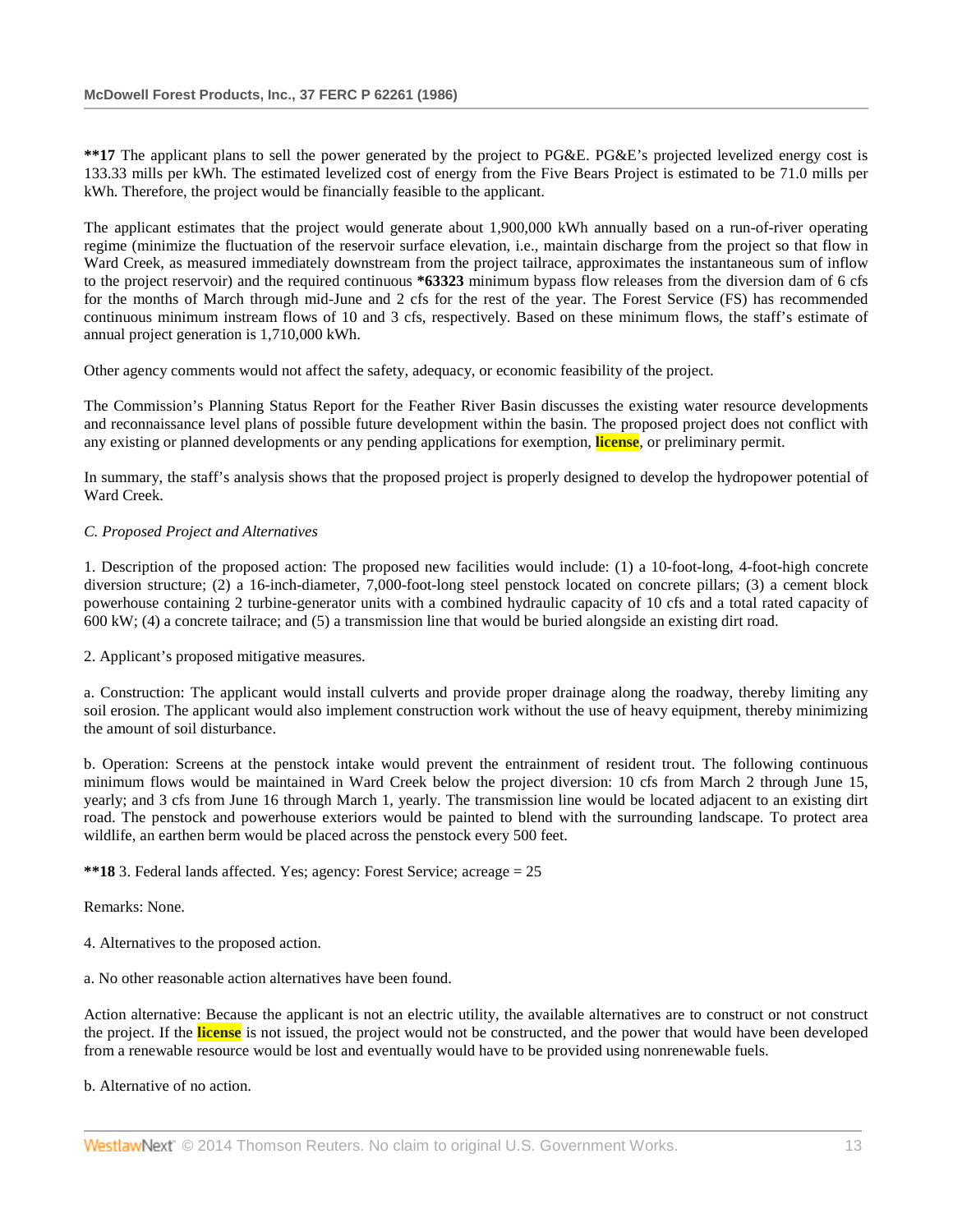No action would prohibit the applicant from constructing the proposed project. No action would involve no alterations to the existing environment and would preclude the applicant from producing electrical power at the site.

#### *D. Affected Environment*

1. Descriptions of the resources that would be impacted by the proposed project.

a. Geology and soils. Bedrock in the project area is predominantly greenstone. Soils range from moderately to highly erosive. Soils on steep slopes, such as along the proposed penstock and access road route, are typically unstable, often with landslides. Underground mining of gold, silver, and copper has occurred near the proposed project. Similar deposits may be present in the project area.

b. Streamflow.

low flow: 2 cfs; flow parameter: historical minimum

high flow: 80 cfs; flow parameter: historical maximum

average flow: 7 cfs; flow parameter: historical average

Remarks. None.

c. Water quality. Existing water quality in Ward Creek is excellent. The creek is a high-elevation drainage basin. Turbidity levels are low, and dissolved oxygen remains near 100 percent saturation.

d. Fisheries.

Anadromous: None.

Resident: Species include: rainbow trout and brown trout.

Remarks. Trout populations are self-sustaining.

e. Vegetation.

**\*63324** *Cover type—Dominant species*

riparian—white alder, bigleaf maple, black cottonwood, and willow

mixed coniferous forest—Douglas fir, ponderosa pine, sugar pine, and white fir

Remarks. Surveys of the project area, conducted during May and June 1984, did not locate any rare plant species.

f. Wildlife.

Species inhabiting the project area include: mule deer, coyote, black bear, mink, bobcat, mountain quail, blue grouse, and a variety of songbirds.

Remarks. Surveys of the project area did not locate any rare, sensitive, or endangered animal species.

g. Cultural.

There are properties listed on or eligible for listing on the *National Register of Historic Places* in the area of the project's potential environmental impact.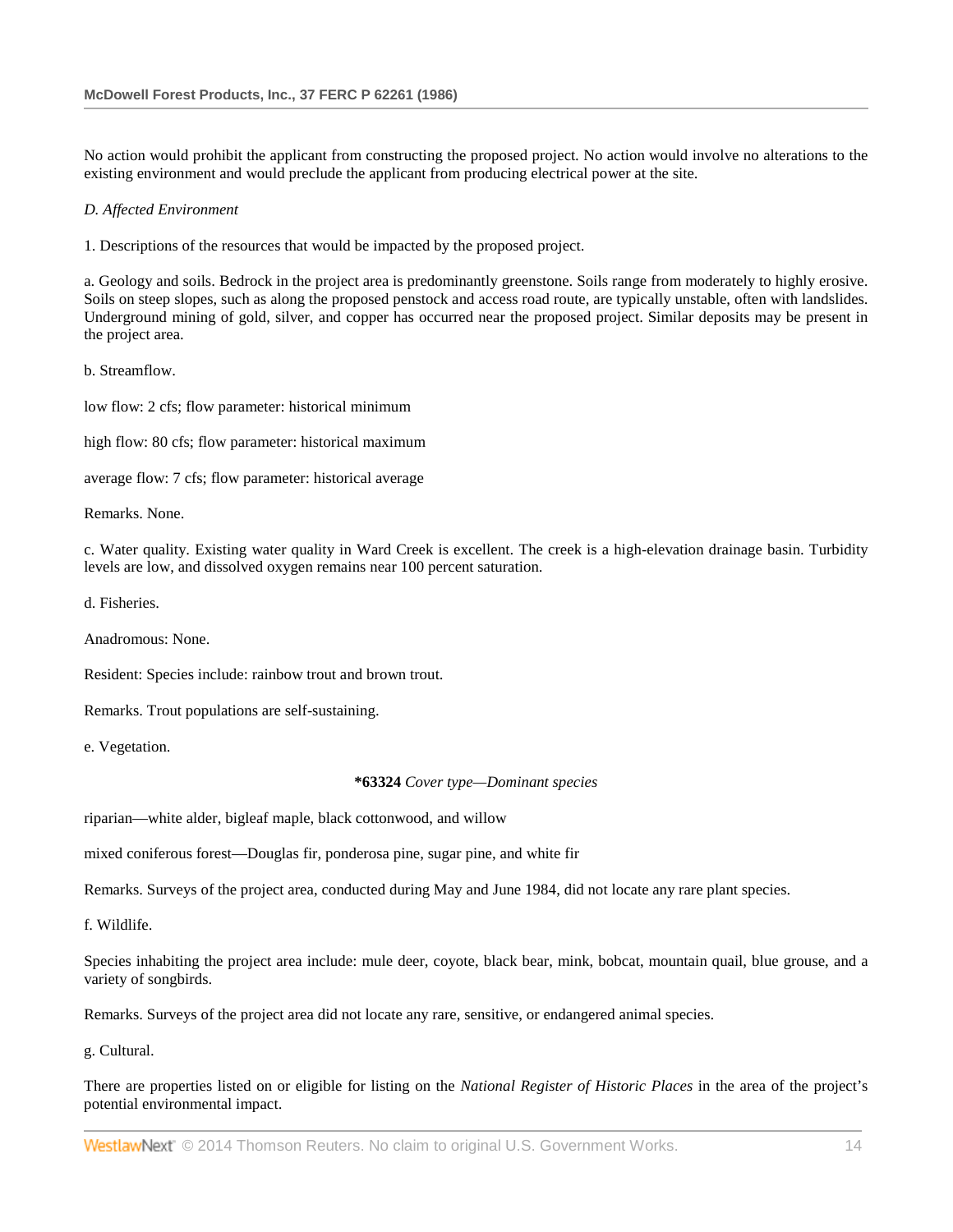Description. None.

*National Register* (listed and eligible) properties have not been recorded.

Remarks. The FS reviewed archeological reports for the project and concluded that no archeological or historic sites eligible for inclusion in the *National Register* would be affected (letter from Lloyd R. Britton, Forest Supervisor, Plumas National Forest, Forest Service, Quincy, California, May 30, 1986).

h. Visual quality. The project site is in a remote, undeveloped area. The steep, heavily forested property is accessible by dirt roads, passable only with four-wheel-drive vehicles. Consequently, few persons visit the area.

**\*\*19** i. Recreation. There are no developed recreational facilities. Recreational use includes some deer hunting and trout fishing.

j. Land use. Land uses in the project vicinity include limited outdoor recreation and timber harvesting.

k. Socioeconomics. The economy of Plumas County is based on logging, cattle ranching, the manufacturing of lumber and other wood products, and outdoor recreation.

l. Ambient noise. Because the project area is remote and undeveloped, the ambient noise level is low.

- m. Ambient air quality. The lack of paved roads limits traffic. Thus, air quality is good.
- n. Other resources. None.
- *E. Consultation and Compliance*
- 1. Fish and wildlife consultation (Fish & Wildlife Coordination Act).
- (a) Fish & Wildlife Service (FWS): Yes
- (b) State(s): Yes
- (c) National Marine Fisheries Service (NMFS): No

Remarks. None.

- 2. Section 7 consultation (Endangered Species Act).
- (a) Listed species. None.
- (b) Not required.

Remarks. No threatened or endangered species are known to occur in the project area (letter from James J. McKevitt, Field Supervisor, U.S. Fish and Wildlife Service, Sacramento, California, March 18, 1986).

- 3. Section 401 certification (Clean Water Act). Waived: 07/16/82
- 4. Cultural resource consultation (Historic Preservation Act).
- (a) Register status: None.
- (b) State Historic Preservation Officer (SHPO): Yes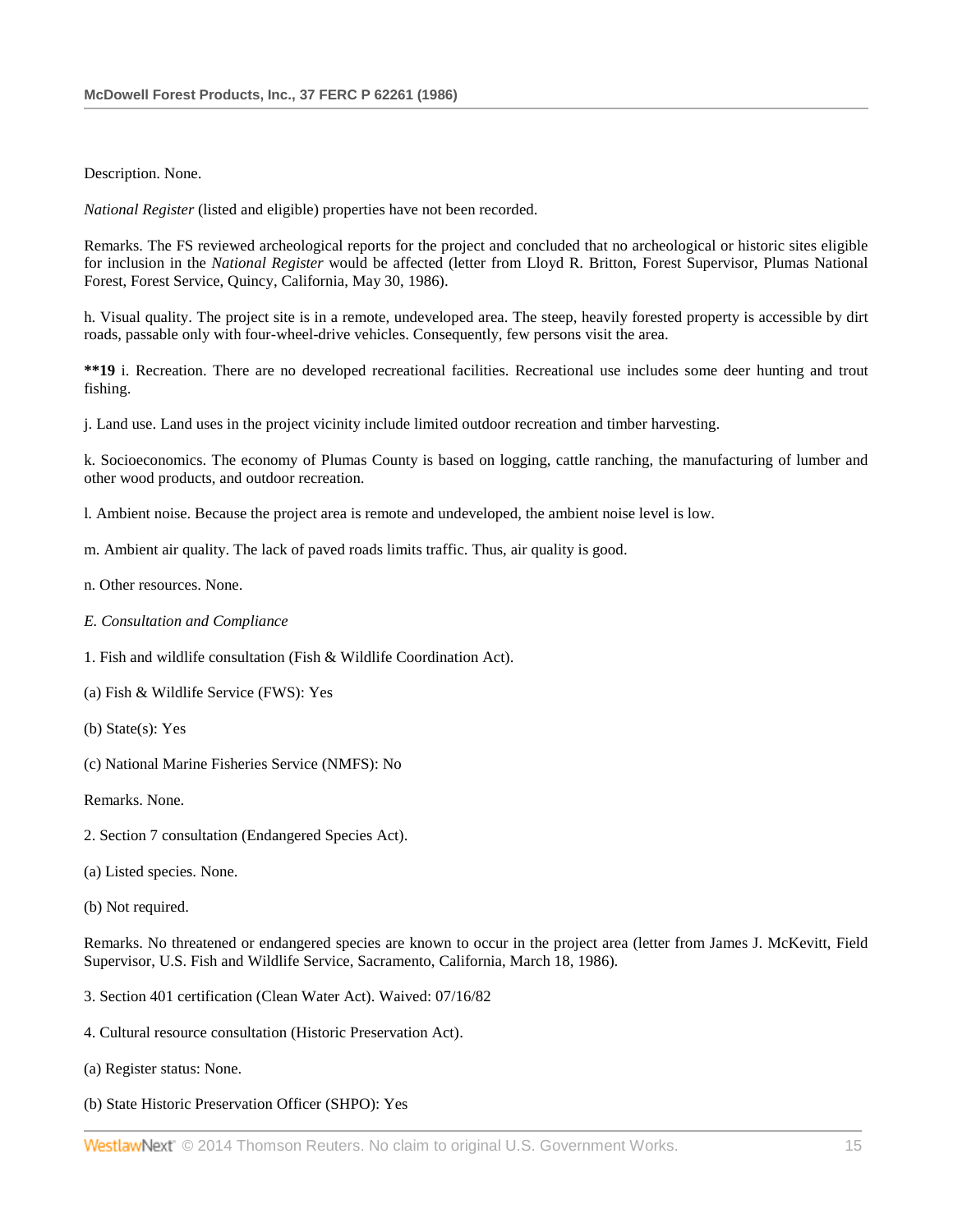(c) National Park Service (NPS): Yes

(d) Council: Not required.

(e) Further consultation: Not required.

Remarks. None.

5. Recreation consultation [Federal Power Act, §10(a)].

(a) U.S. Owners: Yes

(b) NPS: No

(c) State(s): Yes

Remarks. None.

6. Wild and scenic rivers (Wild and Scenic Rivers Act).

Status: None.

Remarks. None.

7. LWCFA lands and facilities affected (Land and Water Conservation Fund Act).

Status: None.

Remarks. None.

*F. Comments*

1. The following entities provided comments on the application in response to the public notice dated 09/15/82.

*Commenting entity—Date of letter*

California Department of Fish and Game\*—11/17/82

The California Resources Agency—11/24/82

Department of the Interior—11/29/82

Forest Service—12/07/82; 12/06/85; 05/16/86

Corps of Engineers—02/03/83

**\*63325** California State Water Resources Control Board\*—10/26/83 \* Indicates a petition to intervene.

2. The applicant responded to the comments by letters dated 12/10/82, 12/22/82, 02/14/83, and 3/11/85.

*G. Environmental Impacts and Recommendations*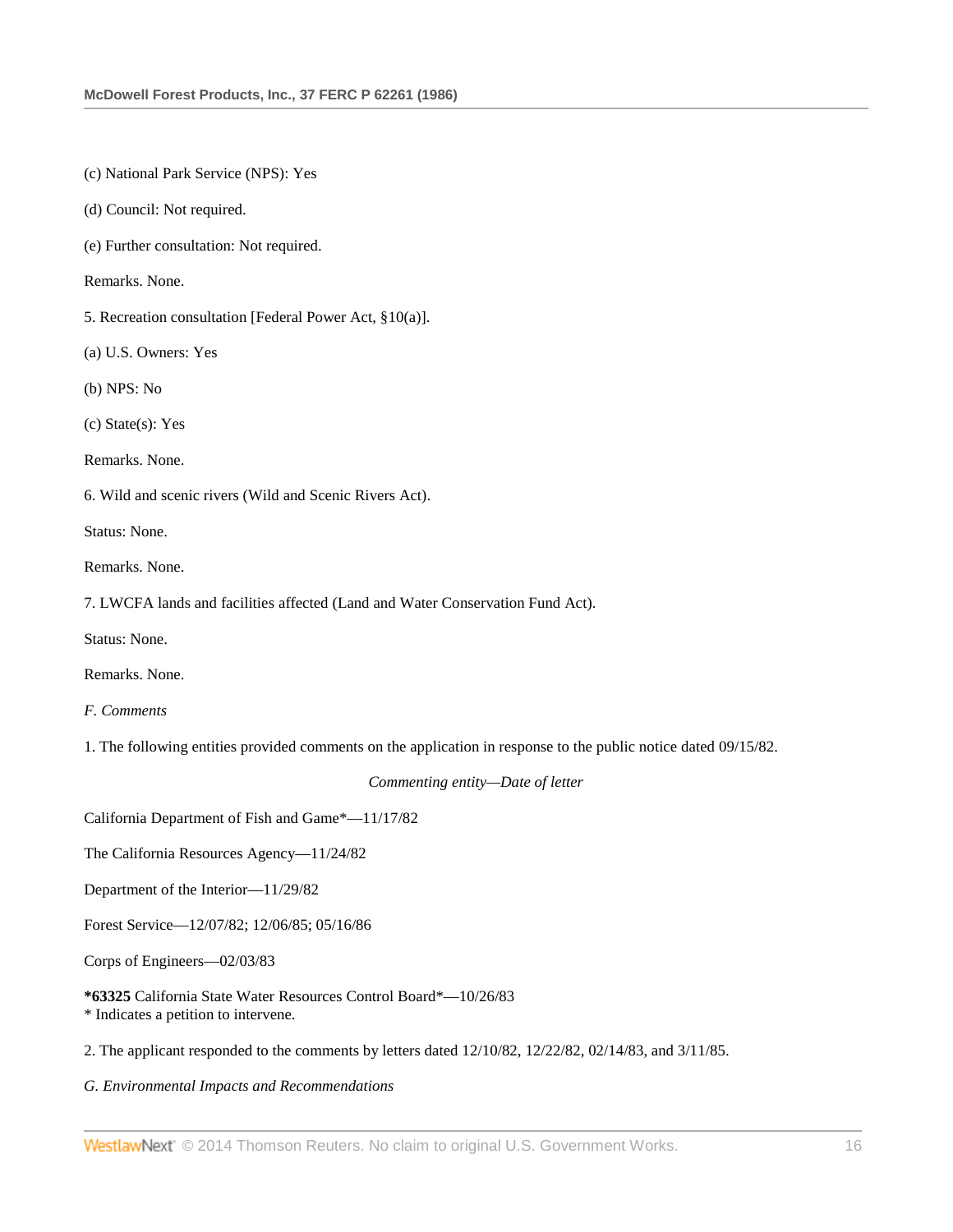Mitigative measures recommended by the staff are in addition to those proposed by the applicant, Section C(2), and those conditions identified in Section C(3), as appropriate. There are 3 issues addressed below.

1. Issue: Detailed design of applicant's proposed fish screens.

(a) Comments: None.

(b) Applicant's response: None.

(c) Conclusions and recommendations: The licensee should submit functional design drawings of the proposed screens for Commission approval and construct the approved fish screens prior to project operation.

2. Issue: Archeological and historic sites identified during ground-disturbing and land-clearing activities, or affected by changes in the design or location of project facilities.

**\*\*20** (a) Comments: None.

(b) Applicant's response: None.

(c) Conclusions and recommendations: If the licensee encounters unidentified archeological or historic sites during the development of project works or related facilities, the licensee should stop ground-disturbing and land-clearing activities in the vicinity of the sites and consult with the SHPO and the FS. Before starting any ground-disturbing or land-clearing activities within the project boundaries, other than that specifically authorized in this **license**, the licensee should consult with the SHPO and the FS. In these instances, the licensee should file a plan, including a schedule for the necessary studies, and the SHPO's and the FS's written comments concerning the plan.

3. Issue: Cumulative Impact Analysis

(a) North Fork Feather River Basin:

The North Fork Feather River (NFFR), which drains a 1,953-square-mile area, originates on the slopes of Mt. Lassen in the Sierra Nevada, and flows southeast across a plateau-like landform (figure 1). Below Lake Almanor, the river plunges into a rugged canyon, flows southwest through a series of small impoundments, including Rock Creek, Cresta, and Poe Reservoirs, and empties into Lake Oroville, located at the confluence of the NFFR with the Middle and South Forks Feather River. Major tributaries of the NFFR include the East Branch, which flows into the NFFR just upstream of Rock Creek Reservoir, and the West Branch, which flows into the headwaters of Lake Oroville. Flows of the East Branch are regulated by releases from Antelope Lake; flows of the West Branch are regulated by releases from Round Valley and Philbrook Reservoirs.

Soils are generally fine textured and rocky, and are characterized by high erosion hazards, rapid runoff, and low fertility. Soil mass movement and landslides commonly occur throughout the basin.

Rainbow trout, suckers, and sculpin populate the NFFR and its tributaries. No anadromous fish species occur in the basin. The CDFG stocks selected stream reaches with catchable-sized trout. The CDFG has implemented the California Wild Trout Management Program in selected watersheds, including Yellow Creek, which discharges into the NFFR at the confluence with the East Branch. The CDFG also manages the East Branch of the NFFR as a trophy trout fishery.

(b) Existing and proposed hydroelectric development:

Lake Almanor provides the principal storage for existing hydropower generation at the Upper North Fork Feather River Project, FERC Project No. 2105; the Rock Creek-Cresta Project, FERC Project No. 1962; and the Poe Project, FERC Project No. 2107, located along the mainstem NFFR. Other components of this integrated system include the Hamilton Branch Project, FERC Project No. 2627, and the Bucks Creek Project, FERC Project No. 619. Nine powerplants are associated with these projects (Table 1). Additional development proposed by the PG&E is indicated in Table 1, following. A major **license** application, FERC Project No. 3223, filed by the Sacramento Municipal Utility District, competes with the relicensing of the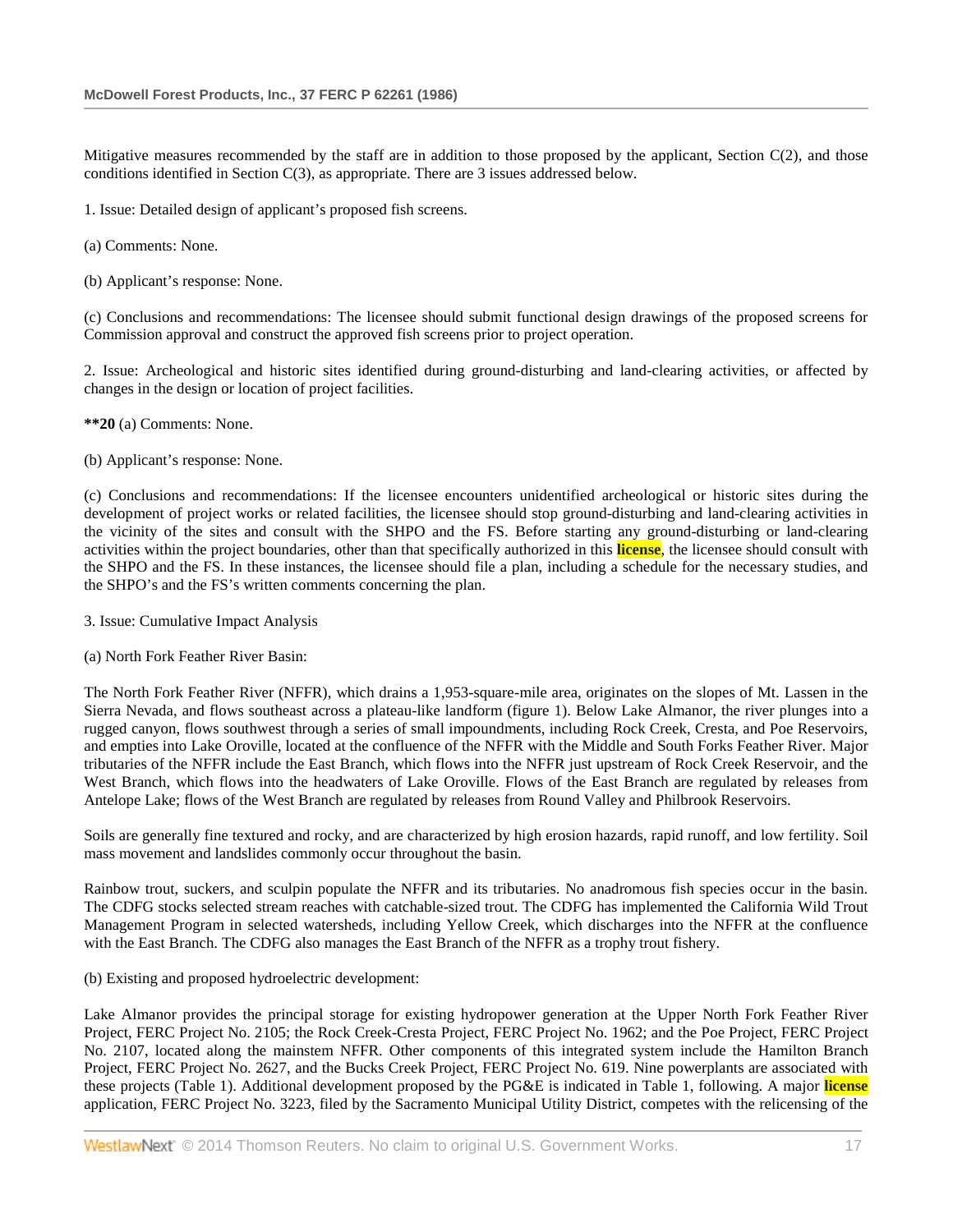Rock Creek-Cresta Project, FERC Project No. 1962.

**\*\*21** Existing projects located on small tributaries to the lower mainstem NFFR include the Camp Creek Project, FERC Project No. 6120; the Stony Creek Project, FERC Project No. 6791; the Mill Creek Project, FERC Project No. 6792; the Dogwood Creek Project, FERC Project No. 6793; and the Mosquito Creek Project, FERC Project No. 6794. Proposed projects include the French Creek Project, FERC Project No. 5601, and the Grizzly Creek Project, FERC Project No. 6781.

Table 1. Existing and proposed hydropower development in the North Fork **\*63326** Feather River Basin operated as an integrated system by Pacific Gas and Electric Company.\*

*FERC Project No.—Powerplant name—Status*

- 619—Bucks Creek—Existing
- 619—Grizzly Forebay—Proposed
- 1962—Cresta Unit 3—Proposed
- 1962—Cresta—Existing
- 1962—Cresta Diversion—Proposed
- 1962—Rock Creek Unit 3—Proposed
- 1962—Rock Creek—Existing
- 1962—Jackass-Chance Creek Diversion—Proposed
- 1962—Rock Creek Diversion—Proposed
- 2105—Beldon/Oak Flat—Existing
- 2105—Beldon—Proposed
- 2105—Caribou 2—Existing
- 2105—Caribou 1—Existing
- 2105—Butt Valley—Existing
- 2107—Poe—Existing
- 2627—Hamilton Branch—Existing
- \* Source: the staff.

There are no existing or proposed projects on the East Branch. Two issued exemptions, the Gansner Creek Project, FERC Project No. 7919; and the Peter Ranch Project, FERC Project No. 6919; are located on tributaries to Spanish and Indian Creeks, respectively, which join to form the East Branch. The proposed Five Bears Project is located on a tributary to Indian Creek.

The headwaters of the West Branch have been developed by the DeSabla-Centerville Project, FERC Project No. 803. This project diverts flows from Round Valley and Philbrook Reservoirs, through two powerhouses located on Butte Creek, which flows into the Sacramento River. Flows from the lower West Branch are diverted just upstream from Lake Oroville, through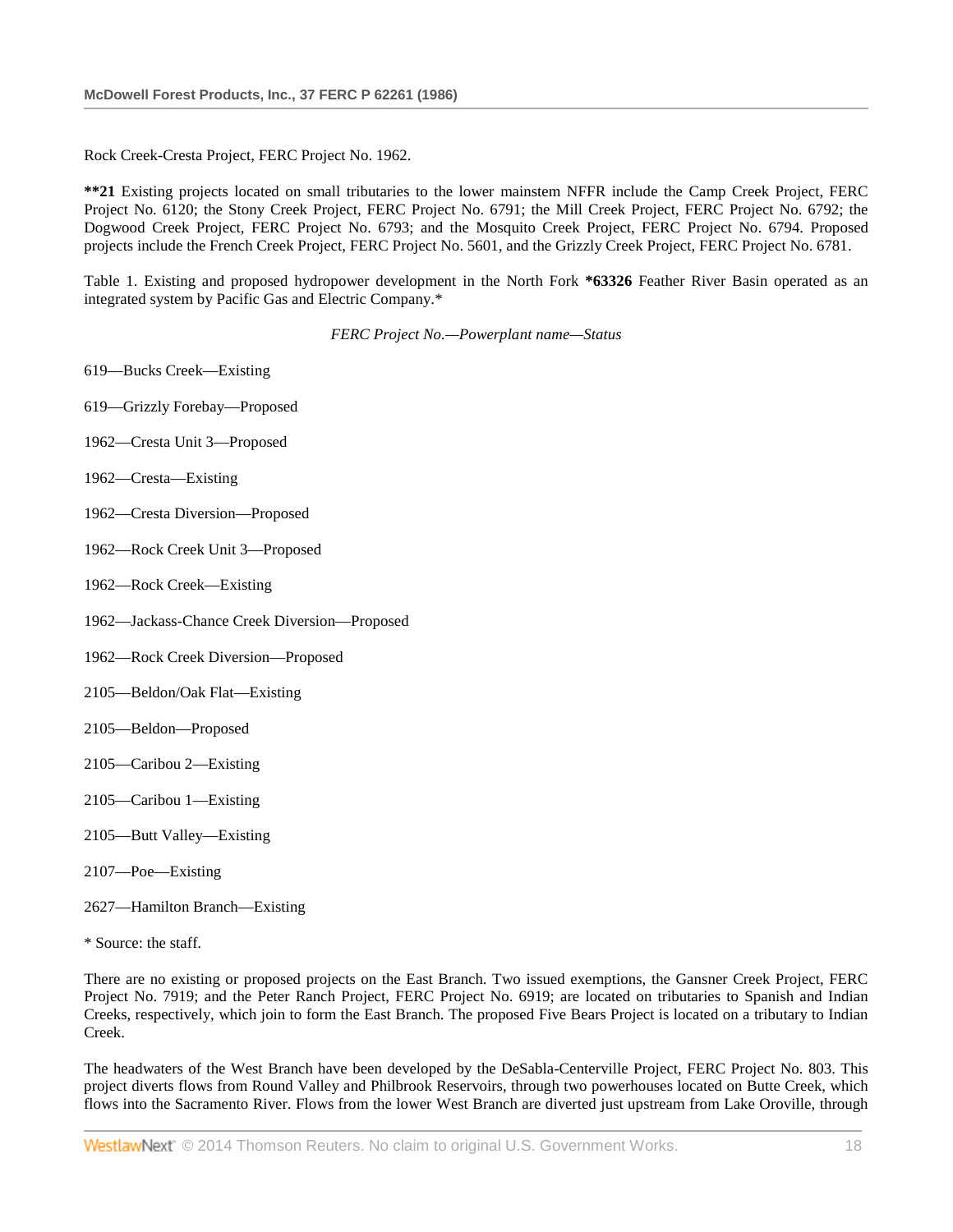the Lime Saddle and Coal Canyon powerhouses, and into a canal system. Proposed projects include Robley Point, FERC Project No. 7728, located on the mainstem West Branch, and the Concow Project, FERC Project No. 3795, located on a tributary to the West Branch downstream of Robley Point.

#### (c) Target resources:

The staff has determined that the target resources in the NFFR are: (1) resident rainbow trout; (2) water quality; and (3) recreation. The staff identified the target resources by reviewing documents related to existing hydropower projects, applications for proposed hydropower projects in the basin,and comments from federal and state natural resource agencies and the public concerning these projects. The results of a public hearing, held on September 21, 1983, in Sacramento, California, were also used to identify important environmental issues related to potential cumulative effects of hydropower development in the NFFR Basin (Federal Energy Regulatory Commission, 1983).

Rainbow trout recruitment from the tributaries of the basin is very important in maintaining the fishery of the mainstem NFFR. The presence of an internal parasite, *Ceratomyxa shasta*, which causes significant losses of resident rainbow trout, was discovered by the CDFG during the initial 3 years of a 6-year fishery study on the Rock Creek-Cresta section of the NFFR. The CDFG states that very few of their hatchery strains of trout are resistant to the parasite and that it is important to protect wild trout in the tributaries that have built up resistance to the parasite (Federal Energy Regulatory Commission, 1983).

**\*\*22** Land-disturbing activities associated with the construction of the proposed projects may result in increased sediment loads from project-related erosion, slope failure, or mass movement. These activities would degrade water quality by increasing suspended sediment and turbidity, and might increase streambank erosion and degrade aquatic habitat. Construction on granitic soils is especially likely to generate large amounts of sediment.

Much of the land along the NFFR and its tributaries is located in the Plumas National Forest and is managed by the FS. Although the recreational potential in the basin is largely untapped, the FS records indicate that recreational use is steadily increasing. The streams in the upper NFFR basin support good trout populations, but generally receive only light to moderate use (California Department of Water Resources, 1977).

The recreational resources of the basin are closely related to the visual quality of the landscape. Visual quality along the mainstem NFFR has been adversely affected by existing hydropower development, through reduced streamflows and the presence of project components that contrast with the natural landscape character. No main river segments remain with natural flows. Reduced streamflows have also eliminated opportunities for whitewater boating on the NFFR. Existing transmission lines run the length of the North Fork Feather River Canyon, and are visible from State Highway 70, which is well travelled. Additional hydroelectric development could affect recreational resources by disrupting or eliminating existing recreational opportunities and by reducing **\*63327** visual quality through the construction of facilities that would detract from the existing landscape character.

#### (d) Cumulative impacts to target resources:

The proposed Five Bears Project is geographically isolated from the other proposed projects in the NFFR Basin. This project is also located about a mile upstream from an earthen dam on Ward Creek, which is used as an irrigation diversion. This dam is put in place in late spring and stays in place until it is washed out by high flows the following spring. In a low water year, the dam stays in place all year.

The entire flow of Ward Creek is diverted for irrigation during the summer. While the dam is in place, there is also no downstream movement of resident rainbow trout into Indian Creek. Therefore, Ward Creek does not currently provide a significant contribution to rainbow trout recruitment in Indian Creek or the NFFR, and the proposed Five Bears Project would not affect placement or removal of the downstream irrigation dam.

Mitigative measures to protect the resident rainbow trout fishery in Ward Creek have been specified by the CDFG and the FS, and agreed to by the applicant. In addition, the CDFG does not expect the proposed Five Bears Project to contribute to any cumulative impacts to fish and wildlife in the NFFR Basin, provided the applicant implements the agency's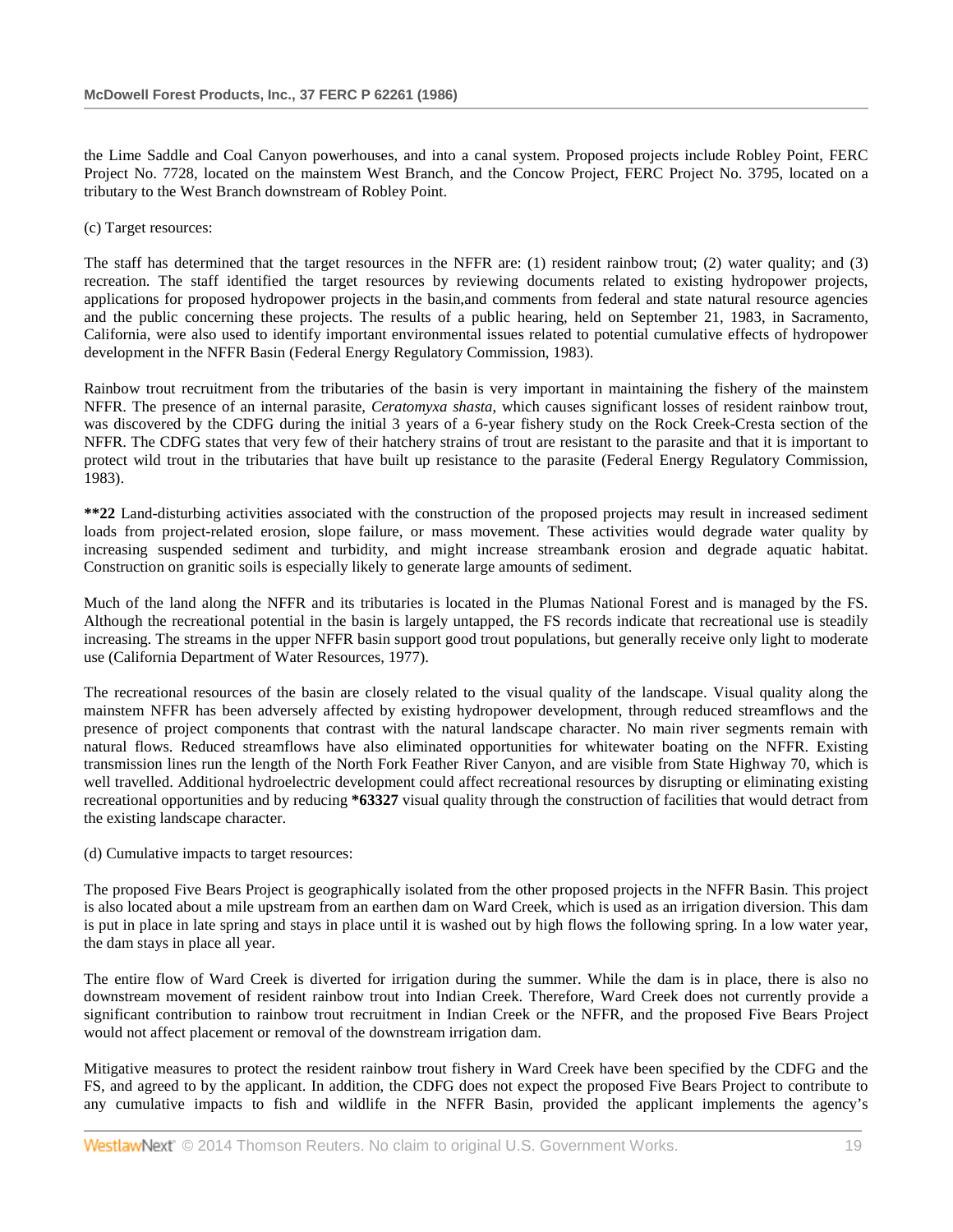recommended conditions (letter from Paul Jenson, Regional Manager, California Department of Fish and Game, Rancho Cordova, California, February 26, 1986). Therefore, the proposed Five Bears Project would not contribute to cumulative adverse impacts to resident rainbow trout recruitment in the mainstem NFFR fishery.

**\*\*23** No major active or dormant areas of mass movement occur in the immediate vicinity of the proposed project. However, the access road to be used for the project is the prime contributor of sediment into this branch of Ward Creek (letter from Denny Churchill, Soil Scientist, Plumas National Forest Greenville Ranger District, Greenville, California, April 7, 1986).

Construction activities would cause localized erosion and sedimentation, and a temporary increase in suspended sediment in Ward Creek. Sediment generated from project construction would tend to initially accumulate behind the downstream earthen diversion dam, and be flushed into Indian Creek when the dam is washed out during high flows. However, with implementation and maintenance of proper erosion and sediment control measures, impacts to water quality from project construction should be minor and temporary. In addition, if the access road is brought up to the FS standards by the applicant, it would reduce the amount of sediment currently being generated by this road, and eventually lower existing sediment loads of Ward Creek. Therefore, construction and operation of the proposed Five Bears Project would not contribute to cumulative adverse impacts to water quality.

No developed recreational facilities would be affected by the proposed Five Bears Project. The steep, heavily forested project area is accessible by dirt roads that are passable only with four-wheeled vehicles. The project would also not be visible from State Highway 70. With implementation of a recreation plan and a plan to protect visual resources, recommended by the FS, the proposed Five Bears Project would not contribute to cumulative adverse impacts to recreation.

For the reasons stated above, the staff concludes that the construction and operation of the Five Bears Project, as conditioned, would not contribute to cumulative adverse impacts to resident rainbow trout, water quality, and recreation in the NFFR Basin.

### *H. Summary of Environmental Impacts*

1. Assessment of adverse and beneficial impacts expected from the project as proposed by the applicant (P); the proposed project with the staff's recommended mitigation(Ps) [Section G]; and any other alternative considered (A). \*

a. Geology/Soils—P: 1AL

Remarks: a. The project would increase the potential for erosion and localized mass movement.

b. Streamflow—P: 1AL

Remarks: b. The project would divert up to 10 cfs from a 1.3-mile-long segment of Ward Creek.

c. Water quality: Temperature—P: 0; Dissolved oxygen—P: 0; Turbidity and sedimentation—P: 1AS; Other: None.

d. Fisheries: Anadromous—P: 0; Resident—P: 0

Remarks: d. Minimum flows and fish screens would protect the fishery resource of Ward Creek.

e. Vegetation—P: 1AL

Remarks: e. Project facilities would result in the permanent loss of approximately 4 acres of vegetation, primarily mixed coniferous forest.

f. Wildlife—P: 1AS

g. Cultural: Archeology—P: 0; History—P: 0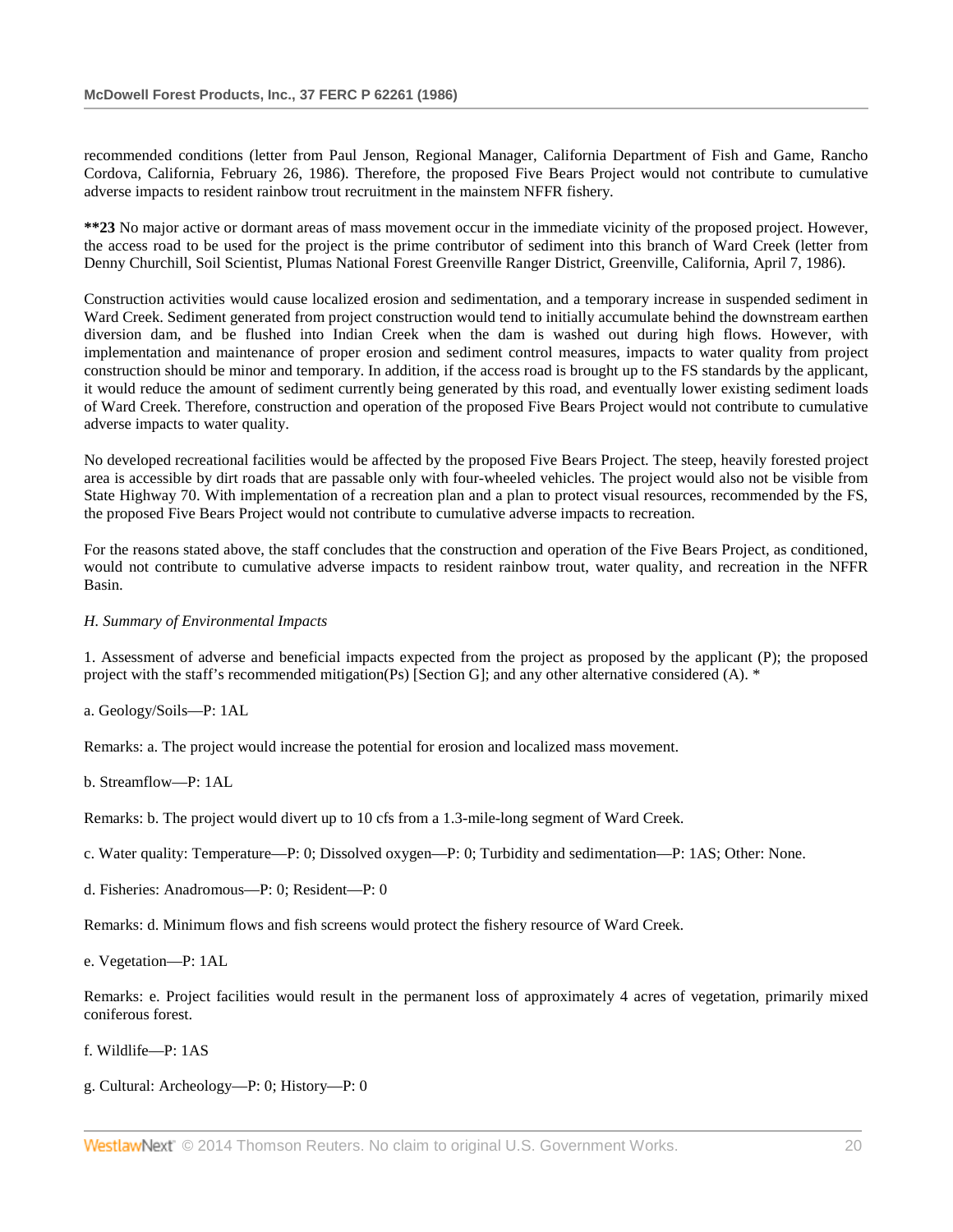**\*63328** h. Visual quality—P: 1AL

h. Project facilities would represent a permanent intrusion to the natural landscape.

**\*\*24** i. Recreation—P: 0

j. Land use—P: 0

k. Socioeconomics—P: 1BL

Remarks: k. Earnings of onsite construction personnel, and their subsequent spending at retail trade and service establishments in Plumas County, would benefit the local economy. The completed project facilities would generate annual local property taxes.

l. Ambient noise—P: 1AS

m. Ambient air quality—P: 1AS

n. Cumulative impacts—P: 0

\* The assessment reflects the adoption of any federal land management agency's conditions, in addition to the applicant's proposed mitigation. Assessment symbols indicate the following impact levels:

 $O = No$  impact; 1 = Minor impact; 2 = Substantial impact; 3 = Major impact; A = Adverse; B = Beneficial;  $L = Long-term impact$ ;  $S = Short-term impact$ .

(*e.g.,* 1BL = Minor, beneficial, long-term impact)

2. Impacts of the no-action alternative.

Under the no-action alternative, there would be no construction of project facilities or changes to the existing physical, biological, or cultural components of the area. Electrical power that would be generated by the proposed hydroelectric project would have to be generated from other available sources or offset by conservation measures.

3. Recommended alternative (including proposed, required, and recommended mitigative measures): Proposed project.

4. Reason(s) for selecting the preferred alternative.

The proposed project would generate electrical energy from a renewable resource without significantly affecting the existing environmental conditions of the project area.

*I. Summary of Unavoidable Adverse Environmental Impacts*

Project-related vehicles and onsite construction would produce noise, dust, and exhaust emissions, which would result in the temporary disturbance or displacement of area wildlife. Excavation activities would cause some minor sedimentation and turbidity in Ward Creek below the diversion and powerhouse sites. The project would necessitate the permanent removal of 4 acres of vegetation, primarily mixed-coniferous forest. Operation of the project would reduce flows in a 1.3-mile-long reach of Ward Creek, but the provision of minimum flows and fish screens would protect the existing trout fishery.

### *J. Conclusion*

Finding of No Significant Impact. Approval of the recommended alternative [H(3)] would not constitute a major federal action significantly affecting the quality of the human environment; therefore, an environmental impact statement (EIS) will not be prepared.

### *K. List of Preparers*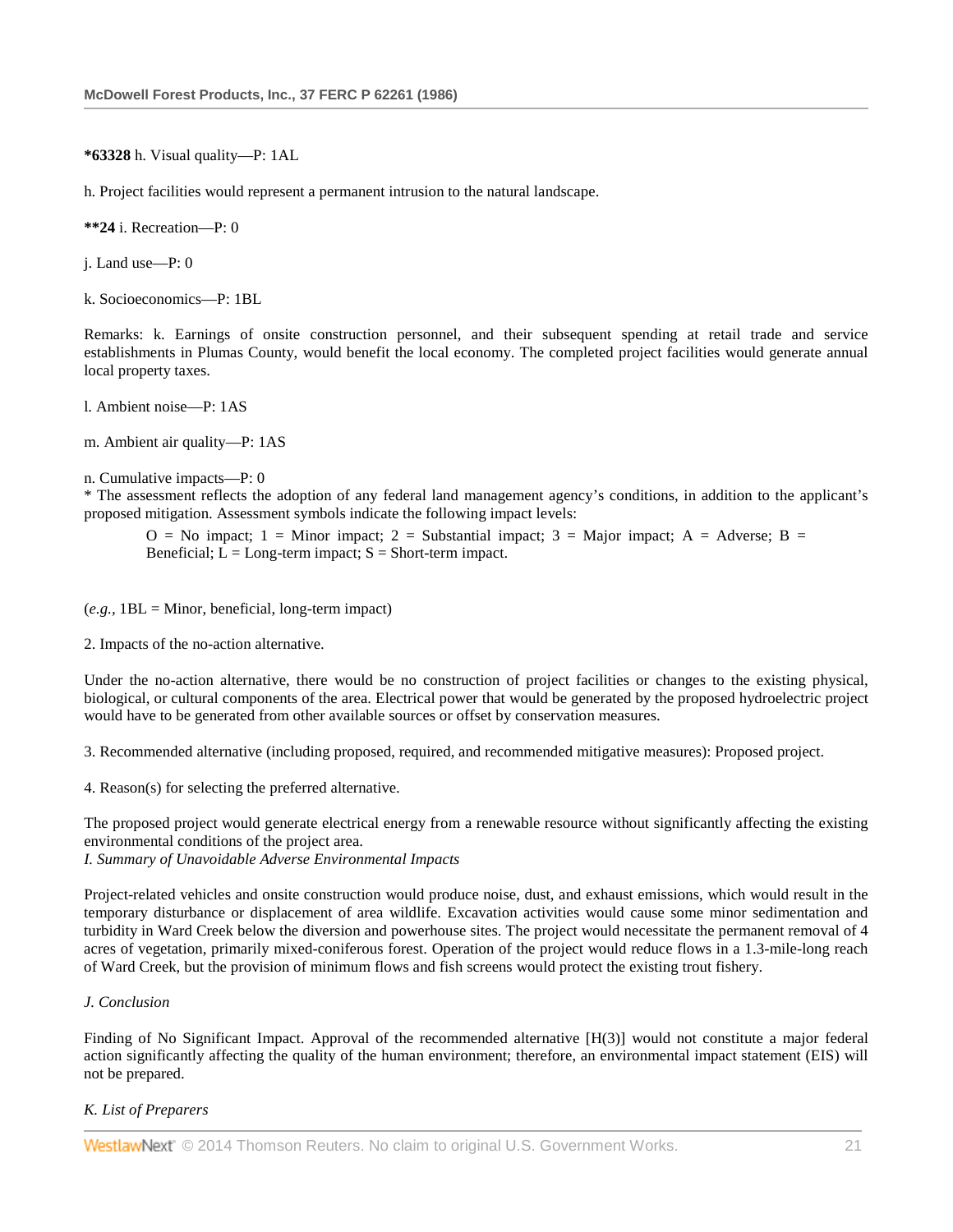## *Name—Position title*

James Haimes—Economist (Coordinator)

Peter A. Leitzke—Geologist

Ann Miles—Environmental Protection Specialist

Alan D. Mitchnick—Wildlife Biologist

Kathleen L. Sherman—Soil Conservationist

John P. Warner—Fishery Biologist

Edwin Slatter—Archeologist

Mary Nowak—Writer/Editor

Martin Thorpe—Electrical Engineer

Ronald Kowalewski—Civil Engineer

*L. Literature Cited*

1. Brown, [A. 1984.](http://www.westlaw.com/Link/Document/FullText?findType=Y&pubNum=5304&cite=CGOA1984&originationContext=document&vr=3.0&rs=cblt1.0&transitionType=DocumentItem&contextData=(sc.Search)) Letter report of a wildlife survey of Ward Creek, Indian Creek, and Red Clover Creek hydroelectric project sites. 3 pp.

2. California Department of Water Resources. 1977. Instream water use study of the North Fork Feather River. Sacramento, California. 13 pp.

**\*\*25** 3. Federal Energy Regulatory Commission. 1983. Transcript of the public meeting held on September 22, 1983, regarding cumulative impacts of hydroelectric development in the North Fork Feather River Basin. Sacramento, California. 90 pp.

4. Henton, D. 1986. Addendum to the archeological reconnaissance of the proposed Five Bears Hydroelectric Project. 4 pp.

5. Jokerst, J. D. 1984. A botanical survey and rare plant inventory of the proposed Ward Creek small hydroelectric project. Oroville, California. 9 pp. plus 1 appendix.

6. McDowell, [B. 1982.](http://www.westlaw.com/Link/Document/FullText?findType=Y&pubNum=5300&cite=CGOB1982&originationContext=document&vr=3.0&rs=cblt1.0&transitionType=DocumentItem&contextData=(sc.Search)) Minor **license** application for the Five Bears Power Project, FERC Project No. **6281**-000, filed May 3, 1982.

#### **\*63329 Safety and Design Assessment**

Five Bears Project

FERC Project No. **6281**-000, CA

*Dam Safety*

The rockfill diversion dam for the Five Bears Project would be less than four feet high impounding virtually no storage in a rural undeveloped area. Failure of the dam and appurtenant structures would not pose a hazard to downstream property or human life.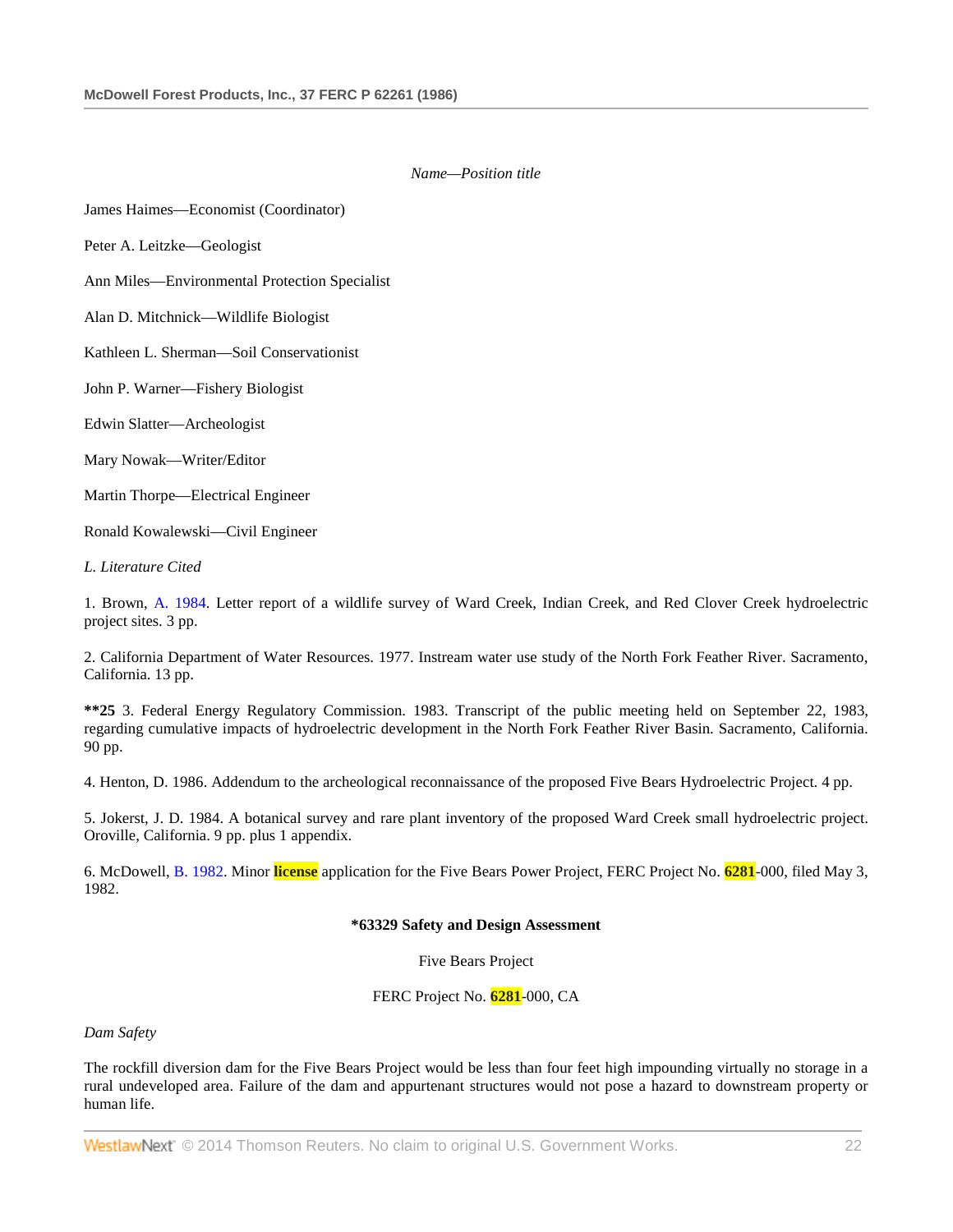### *Project Design*

Streamflow would be diverted from the South Branch of Ward Creek into a concrete intake structure at elevation 5,180 feet. [A 16-i](http://www.westlaw.com/Link/Document/FullText?findType=Y&pubNum=5304&cite=CGOA16&originationContext=document&vr=3.0&rs=cblt1.0&transitionType=DocumentItem&contextData=(sc.Search))nch-diameter steel penstock would convey power flows 7,000 feet to two generating units located in a concrete block powerhouse at elevation 3,950 feet. Flow from the impulse turbines would be discharged via a tailrace to a tributary of Ward Creek.

The proposed powerhouse, diversion structure, and penstock designs comply with acceptable engineering design criteria governing dam safety. The Commission's staff concluded that project construction can be completed within two years after commencement provided there are no unforeseen delays.

### *Water Resource Planning*

The proposed project would have two equal-sized generating units with a total installed capacity of 600 kW. The powerplant would operate run-of-river under a design head of 1,000 feet and would utilize creek flows up to 10 cfs. The probability of occurrence of streamflows 10 cfs or greater is approximately 0.28.

The applicant estimates that the project would generate about 1,900,000 kWh annually based on proposed minimum continuous bypass flow releases from the diversion dam of six cfs for the months of March through mid-June and two cfs for the rest of the year. The U.S. Forest Service, pursuant to Section 4(e) of the Federal Power Act, has stipulated interim minimum continuous instream flows of 10 and 3 cfs, respectively. Based on the minimum flows specified by **license** condition, our estimate of annual project generation is 1,710,000 kWh.

Staff has reviewed the California Water Plan-Sacramento Hydrologic Study Area. Based on review of the plan and federal and state agency comments, the proposed project would not conflict with any existing or planned water resource developments in the basin. No specific comments or recommendations were made addressing flood control, water supply, or irrigation requirements for Ward Creek.

The Commission staff's Feather River Basin Planning Status Report includes no hydroelectric projects, either proposed or constructed on Ward Creek that this project would impact and the project would not conflict with any pending applications for exemption, **license**, or preliminary permit. In addition, the report shows no existing or potential flood control, water supply, or irrigation projects in close proximity to the Five Bears Project site.

**\*\*26** In summary, our analysis shows that the proposed project is properly designed to develop the hydropower potential of Ward Creek.

## *Economic Feasibility*

A proposed project is economically feasible so long as its projected levelized cost is less than the long-term levelized cost of alternative energy to any utility in the region that can be served by the project.

Staff has calculated the projected alternative energy cost in the region to be 114.64 mills per kilowatt hour. This cost is based upon the cost of natural gas, as projected by the Energy Information Administration. Since the levelized cost of energy from the Five Bears Project is significantly less than this cost the project is economically feasible.

The applicant plans to sell the power generated by the project to Pacific Gas and Electric Company based on their Standard Offer #1 weighted average energy rates. Staff has calculated the projected levelized energy costs to be 133.33 mills per kilowatt hour. The estimated levelized cost of energy from the Five Bears Project is estimated to be 71.0 mills per kilowatt hour. Therefore, the project would be potentially financially feasible to the applicant. Any further determination on the financial feasibility must be governed by the applicant's efforts to secure a power sales contract and project financing.

*Exhibits*